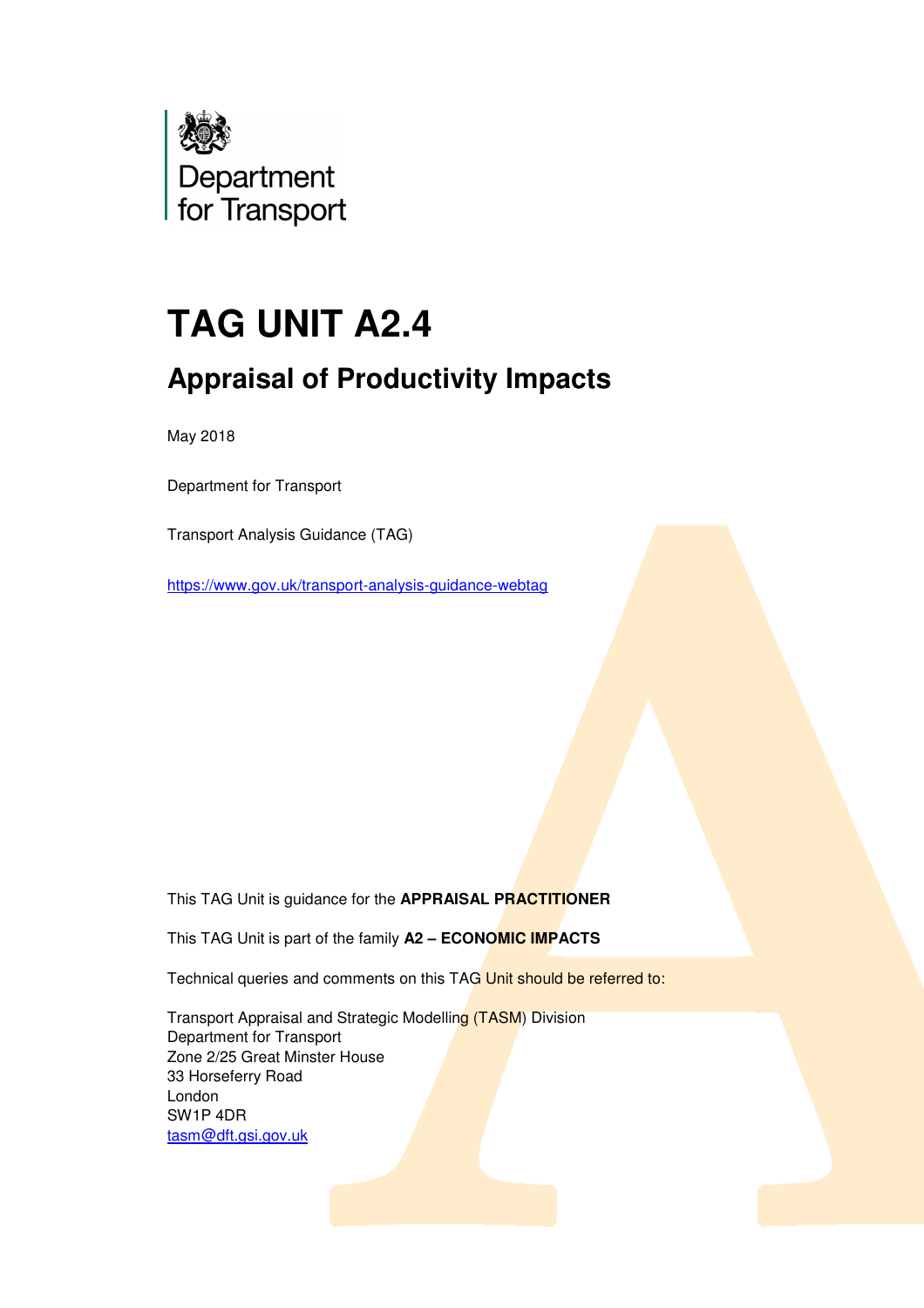# **Contents**

| $\blacksquare$                                              | <b>Overview</b>                                                                                                                                                                                                      | 1                                                                                          |
|-------------------------------------------------------------|----------------------------------------------------------------------------------------------------------------------------------------------------------------------------------------------------------------------|--------------------------------------------------------------------------------------------|
| 1.1                                                         | Introduction                                                                                                                                                                                                         | 1                                                                                          |
| $\mathbf 2$                                                 | <b>Understanding Productivity impacts</b>                                                                                                                                                                            | $\mathbf 2$                                                                                |
| 2.1<br>2.2<br>2.3<br>2.4<br>2.5<br>2.6<br>2.7               | Introduction<br>Transmission Mechanisms and Displacement<br><b>Measuring Agglomeration Impacts</b><br>Process to Assess Productivity Impacts<br>Static clustering<br>Dynamic clustering<br><b>Economic Narrative</b> | $\mathbf{2}$<br>$\overline{2}$<br>$\overline{\mathbf{4}}$<br>5<br>6<br>$\overline{7}$<br>8 |
| 3                                                           | <b>Quantifying Productivity Impacts</b>                                                                                                                                                                              | 10                                                                                         |
| 3.1<br>3.2<br>3.3                                           | Introduction<br>Average generalised costs<br><b>Effective density</b>                                                                                                                                                | 10<br>10<br>11                                                                             |
| 4                                                           | <b>Valuing Productivity Impacts</b>                                                                                                                                                                                  | 12                                                                                         |
| 4.1<br>4.2<br>4.3                                           | Introduction<br>Profiling over the appraisal period<br>Equations used to calculate productivity impacts                                                                                                              | 12<br>12<br>12                                                                             |
| 5                                                           | <b>Sensitivity Tests and Additional Assessments</b>                                                                                                                                                                  | 14                                                                                         |
| 6                                                           | <b>Checklist for Appraising Agglomeration Impacts</b>                                                                                                                                                                | 16                                                                                         |
| 7                                                           | <b>Reporting Productivity Impacts</b>                                                                                                                                                                                | 19                                                                                         |
| 8                                                           | <b>References</b>                                                                                                                                                                                                    | 20                                                                                         |
|                                                             | <b>Appendix A Functional Urban Regions (FURs)</b>                                                                                                                                                                    | 21                                                                                         |
|                                                             | <b>Appendix B Data Summary</b>                                                                                                                                                                                       | 22                                                                                         |
|                                                             | <b>Appendix C Data Used in Productivity Assessments</b>                                                                                                                                                              | 24                                                                                         |
| Appendix D Sectoral Aggregation Information from UK SIC(92) |                                                                                                                                                                                                                      |                                                                                            |
| Appendix E The Theoretical Approach to Productivity Impacts |                                                                                                                                                                                                                      |                                                                                            |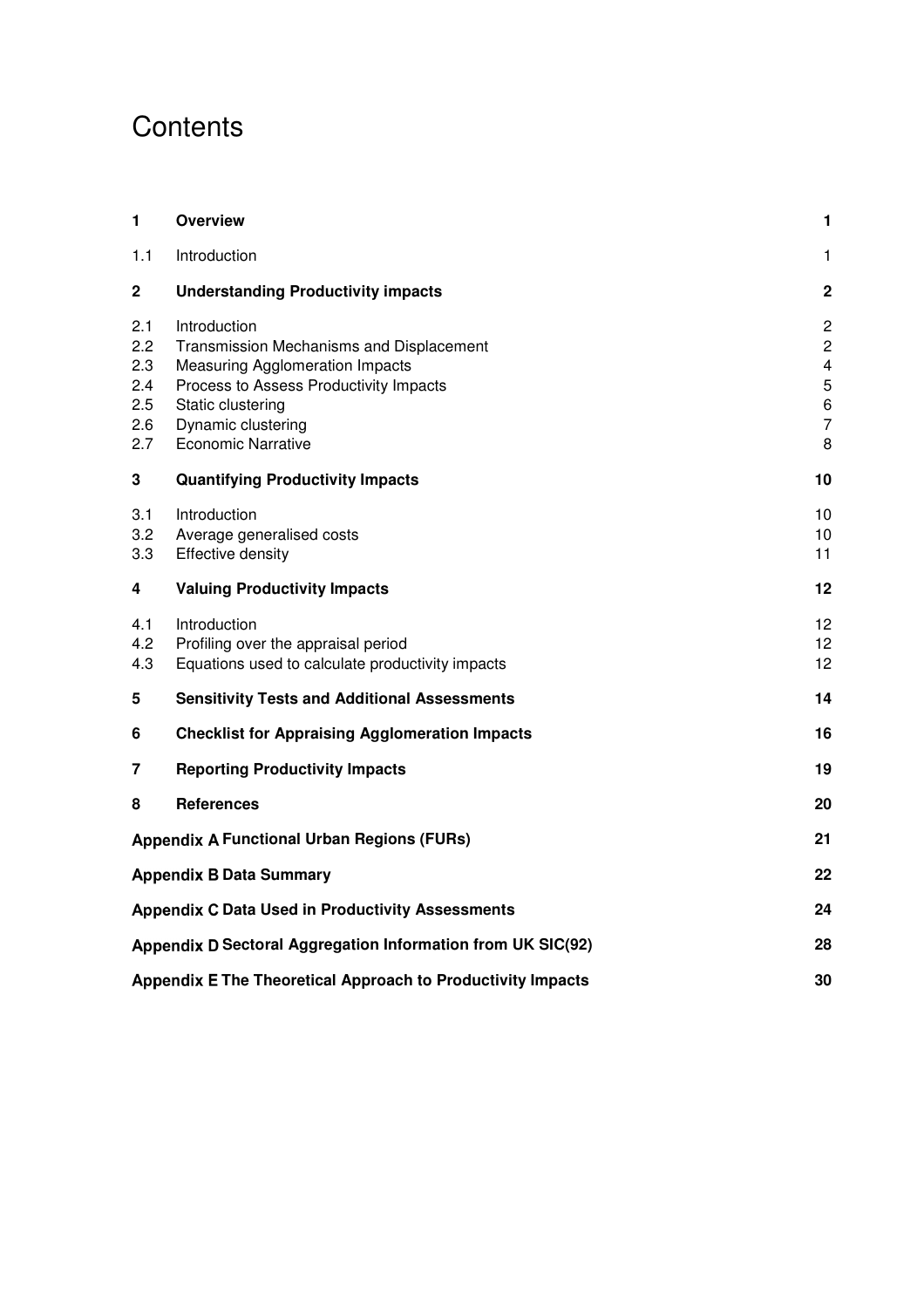## **1 Overview**

### **1.1 Introduction**

- 1.1.1 This unit provides guidance on how to quantify and value productivity impacts of transport investments for their inclusion within transport appraisal as part of the value for money assessment; and as non-welfare metrics such as GDP and jobs. Productivity is commonly defined as a ratio between the output volume and the volume of inputs. In other words, it measures how efficiently production inputs, such as labour and capital, are used in an economy to produce a given level of output.
- 1.1.2 In the absence of distortions and market failures, business user benefits will capture all of the productivity impacts associated with a transport investment – see TAG Unit A1.3 for guidance on the estimation of business user benefits. This unit provides guidance to capture the productivity impacts associated with a particular type of market failure, agglomeration economies.
- 1.1.3 There may also be productivity impacts associated with foreign direct investment and international trade due to market failures in non-transport markets. However, at present there is no agreed methodology with which to estimate these impacts in transport appraisal. If such impacts, or others, are considered material to the productivity impacts of a transport investment see TAG Unit M5.3 which provides further details of the principles which should be applied when using supplementary economic models.
- 1.1.4 Transport investments can have a broad spectrum of impacts and it is by no means certain that productivity will increase at either the local or national level; any productivity impacts will be context specific. For this reason prior to analysing productivity impacts, scheme promoters should develop an Economic Narrative, which articulates and justifies why a transport investment is needed to achieve the economic objectives set out in the Strategic Case as well as the scope of the analysis; this will inform the Appraisal Specification Report (ASR) (see TAG Unit A2.1). To this end, the Economic Narrative should include information on the following: (1) identification of the expected positive and negative economic impacts and a description of the extent to which these are expected to achieve any economic objectives in the Strategic Case, as well as any significant unintended economic impacts of the scheme; (2) justification of why these impacts are expected to occur on the basis of economic theory and context specific evidence; (3) identification of the welfare change associated with these impacts, arising, for example from market failures; and, (4) identification and justification of the proportionate level of analysis to quantify and value the impacts.
- 1.1.5 In line with the principles of HMT Green Book guidance, the Department's appraisal process uses welfare analysis to determine value for money. Under a well-defined set of circumstances user benefits will capture the entire welfare effects of a transport investment, including investment impacts. However, if there are (a) significant feedback effects into the transport market as a result of land use change or (b) 'distortions' or market failures that mean the economy is not functioning efficiently, additional benefits (or disbenefits) will arise as the impact of transport investment is transmitted into the wider economy.
- 1.1.6 The value for money assessment is based on national welfare impacts. Key to any assessment of induced investment is **displacement** – the extent to which induced investment impacts at the local level represent a relocation of investment from other locations. Changes in investment at a local level may not represent benefits at a national level.
- 1.1.7 In specific circumstances productivity impacts may also be valued in terms of changes in nonwelfare metrics, for example Gross Domestic Product (GDP). Both welfare and non-welfare measures of productivity impacts are reported in the Economic Case. Non-welfare measures may be referenced in the Strategic Case if they help inform the extent to which a transport scheme will achieve an economic objective, such as to rebalance the economy or regenerate a specific area.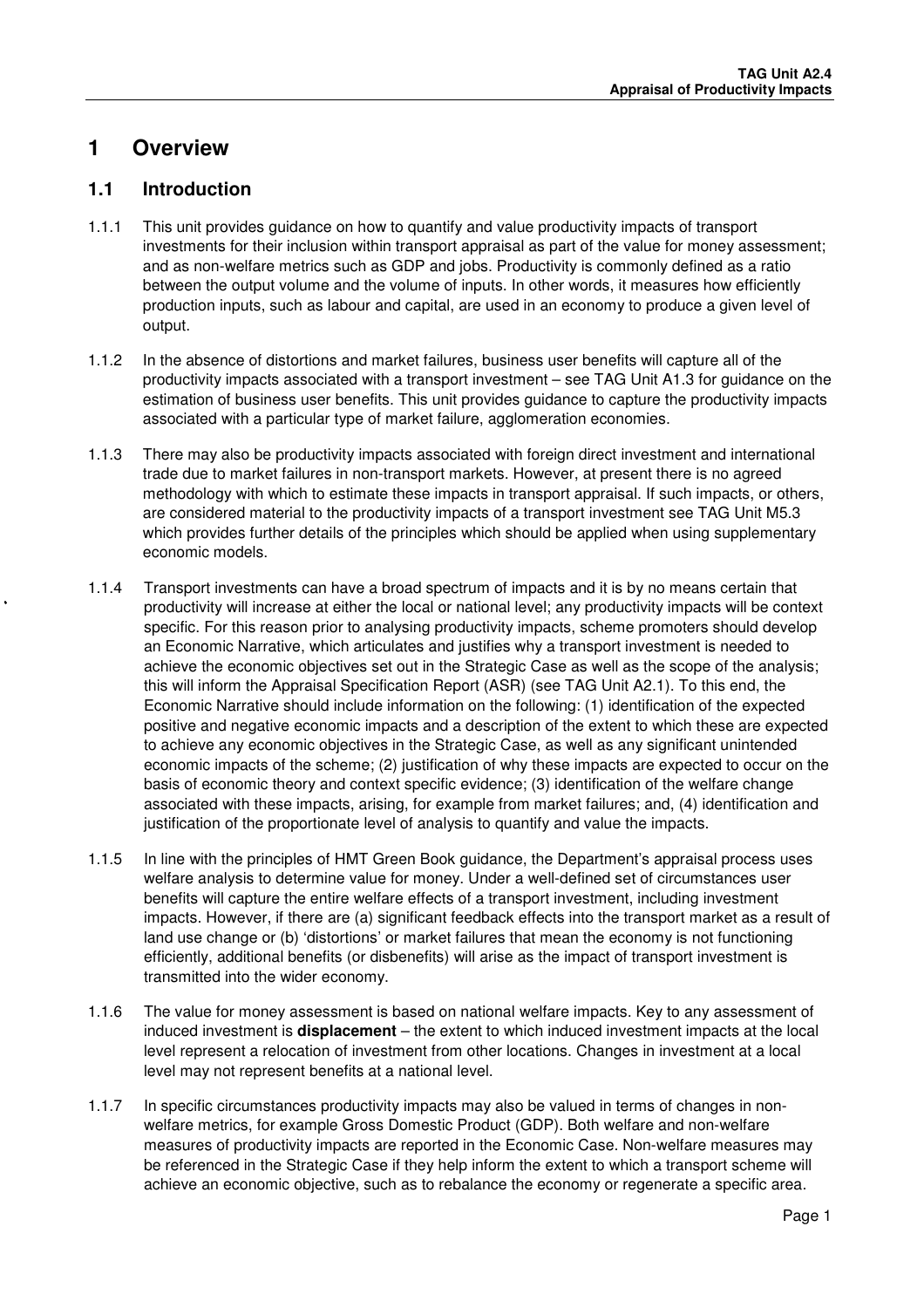- 1.1.8 The analysis which informs the non-welfare estimates referenced in the Strategic Case should use the same: scenarios in terms of the magnitude, nature and location of economic impacts, core assumptions such as population, employment and workforce skills, discount year, modelling of shocks, appraisal period and price base as welfare estimates.
- 1.1.9 This unit is structured as follows:
	- Section 2 "Understanding Productivity Impacts" provides an understanding of productivity impacts from agglomeration economies, benefits derived from locating in an economic cluster, why they can occur and which of these mechanisms are captured in this unit.;
	- Section 3 "Quantifying Productivity Impacts" provides guidance on the quantification of agglomeration impacts;
	- Section 4 "Valuing Productivity Impacts" provides guidance on the quantification of agglomeration impacts;
	- Section 5 "Sensitivity Tests and Additional Assessments" sets out some of the different sensitivity tests which could be conducted;
	- Section 6 "Checklist for Appraising Agglomeration Impacts" provides a checklist to aid the appraisal of agglomeration impacts; and
	- Section 7 "Reporting Productivity Impacts" provides guidance on reporting productivity impacts.

## **2 Understanding Productivity impacts**

### **2.1 Introduction**

- 2.1.1 This section outlines the transmission mechanisms through which transport investment can affect productivity and how the impacts can be included in a Transport Business Case. The section is structured as follows:
	- Section 2.2 explains the transmission mechanisms through which transport investments can affect agglomeration economies;
	- Section 2.3 explains how agglomeration impacts can be measured in terms of GDP and welfare analysis and where these should be reported in the Transport Business Case; and
	- Section 2.4 describes the process to assess productivity impacts resulting from transport investments.
	- Section 2.5 sets out the process for assessing static clustering impacts.
	- Section 2.6 describes the process for assessing dynamic clustering impacts.
	- Section 2.7 explains how expected productivity impacts should be justified in the Economic Narrative.

### **2.2 Transmission Mechanisms and Displacement**

- 2.2.1 An agglomeration economy is a particular type of placed based effect, in which individuals and firms derive productivity benefits from locating in close proximity to other individuals and firms. These benefits arise as a result of individuals and firms interacting with one another and are an important factor in the formation of clusters. Agglomeration economies arise from improved labour market interactions, knowledge spill-overs and linkages between intermediate and final goods suppliers these can occur within an industry (localisation economies) and/or across industries (urbanisation economies). Note, this guidance uses a single agglomeration elasticity capturing both of these effects; it does not provide separate estimates for localisation and urbanisation.
- 2.2.2 **Urbanisation economies:** These are economies of scale external to the firm and industry. They arise from a firm's proximity to the overall economic mass of an urban area, regardless of its industrial structure. Firms gain productive advantages from locating in large population and employment centres such as cities. These benefits are derived from the scale and diversity of markets, proximity of input and output markets, and from general infrastructure and public service provision. For example, if a financial institution, such as a bank, relocates or expands its operations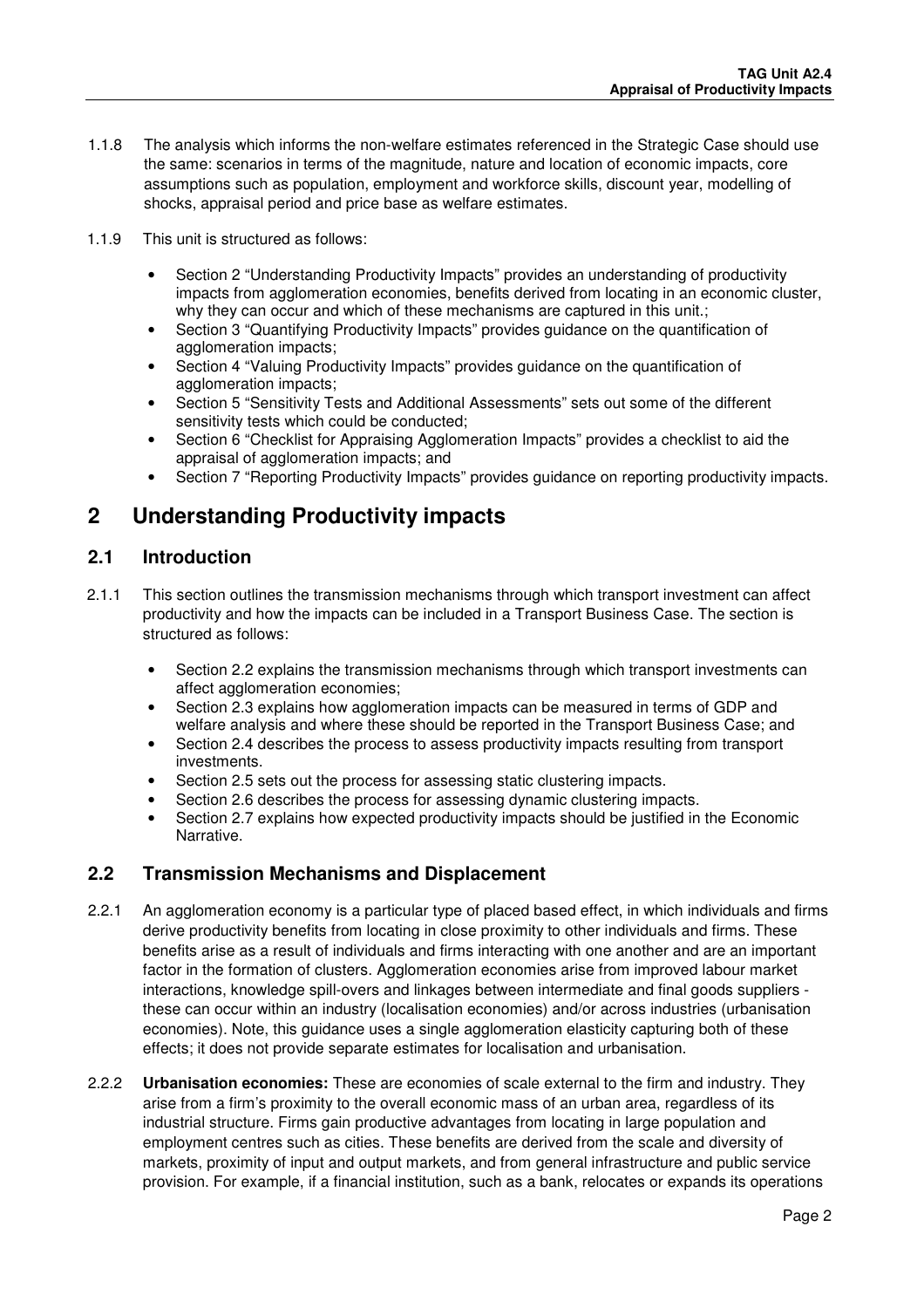to the City of London, the economic mass of the urban area is increased and firms across industries may derive productivity benefits as an externality from the increased scale of economic activity.

- 2.2.3 **Localisation economies:** These are economies of scale external to the firm but internal to the industry. They result from the proximity of a firm to other firms within the same industry. This allows for productivity gains through enhanced specialisation. Localisation impacts occur when firms benefit from links to suppliers and the labour market, and knowledge spill-overs. To extend the example above, if a bank were to relocate or expand operations to the City of London, productivity impacts through localisation economies can arise due to improvements in the labour market and better matching of jobs to workers as the density and specialisation of a particular industry within the economic cluster increases.
- 2.2.4 Urbanisation and localisation economies can be experienced simultaneously. Diversity and scale of markets are crucial to urbanisation economies whereas specialisation and density of a particular industrial sector within an economic cluster are key to localisation economies.

Transport investment can affect agglomeration economies through two distinct mechanisms:

**Static Clustering:** Transport investment can change the effective density of the cluster by allowing individuals and firms to more easily traverse the cluster, thereby facilitating interactions. This clustering impact occurs with no change to land-use.

**Dynamic Clustering:** Transport investment can lead to changes in the physical density of a cluster by inducing a change in the level and/or location of economic activity (land use change), thereby facilitating new/different interactions. Changes in the level and location of economic activity are related to labour supply and demand interactions – see TAG Unit A2.3 for guidance on labour supply impacts and the move to more/less productive jobs. Static clustering impacts will be captured by the overall dynamic clustering effects of a transport scheme.

Table 1 summarises the interaction of static and dynamic clustering with localisation and urbanisation economies. Annex E provides further information on the theoretical approach to productivity impacts.

|                                                                                                                                                                                                                                                                                                                                | <b>Static Clustering</b>                                                                                                                                                                                                                                       | <b>Dynamic Clustering</b>                                                                                                                                                                                                           |  |
|--------------------------------------------------------------------------------------------------------------------------------------------------------------------------------------------------------------------------------------------------------------------------------------------------------------------------------|----------------------------------------------------------------------------------------------------------------------------------------------------------------------------------------------------------------------------------------------------------------|-------------------------------------------------------------------------------------------------------------------------------------------------------------------------------------------------------------------------------------|--|
| <b>Localisation Economies</b><br>Transport investment increases<br>the effective size of the cluster<br>for firms in a particular industry.<br>Individuals and firms traverse<br>the cluster more easily,<br>facilitating interactions.<br>Productivity benefits from<br>improved connectivity of single-<br>industry cluster. |                                                                                                                                                                                                                                                                | Transport induces a change in<br>the location or intensity of an<br>industry's activity; productivity<br>benefits from improved<br>connectivity of single industry<br>cluster. An industrial cluster<br>expands/contracts.          |  |
| Urbanisation Economies                                                                                                                                                                                                                                                                                                         | Transport investment brings all<br>industries effectively closer<br>together, encouraging labour<br>market interactions, knowledge<br>spill-overs and linkages.<br>Productivity benefits are derived<br>from the scale and diversity of<br>accessible markets. | Transport induces a change in<br>the location and intensity of<br>overall economic activity;<br>productivity benefits from<br>improved connectivity of multi-<br>industry cluster. Assuming the<br>urban cluster expands/contracts. |  |

2.2.5 Table 1: The Interaction of Static and Dynamic Clustering with Localisation and Urbanisation Economies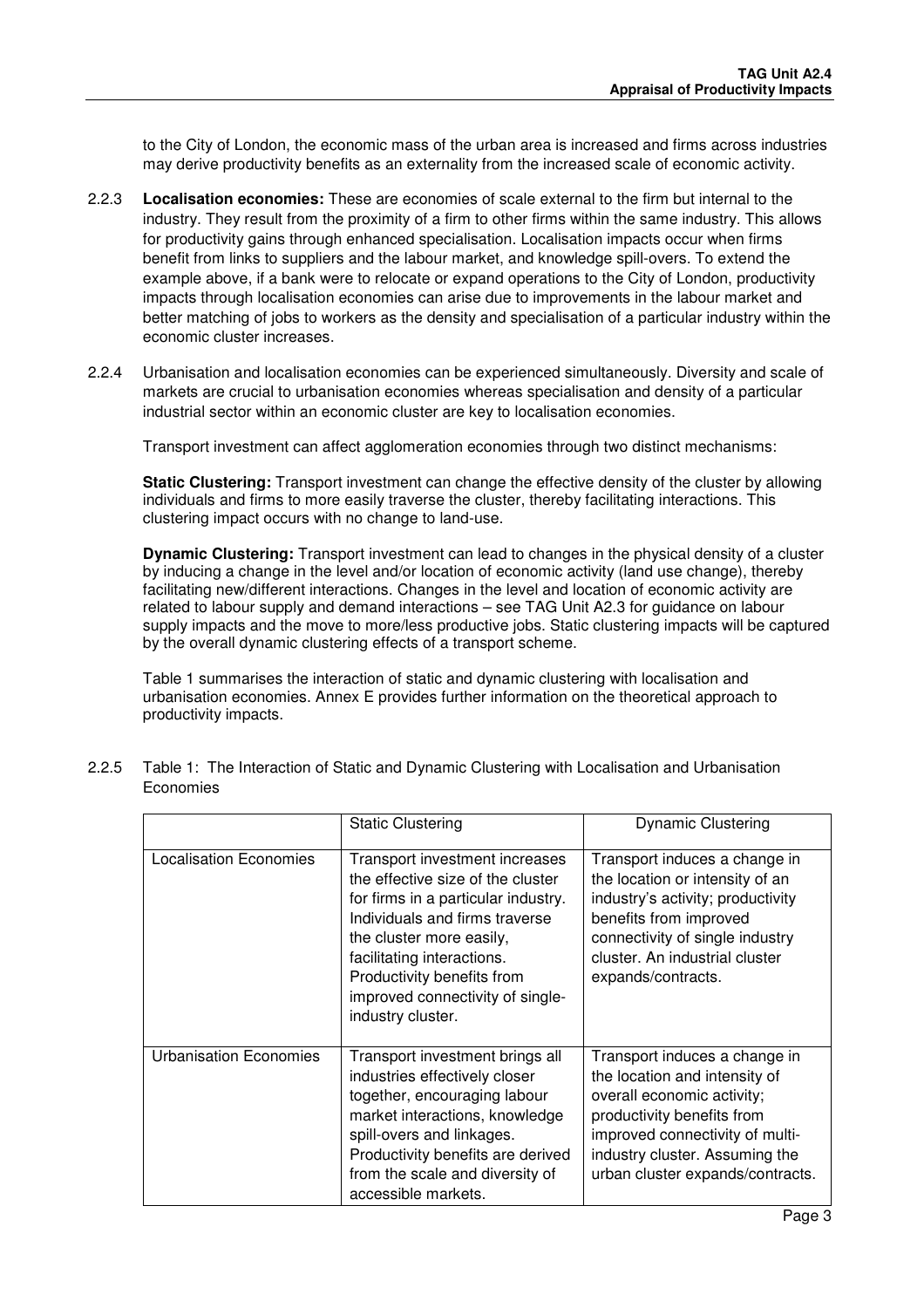#### **Displacement**

- 2.2.6 Key to any assessment of agglomeration is **displacement**; in other words the extent to which changes in local productivity are additional at the national level. Displacement reflects the extent to which an increase in economic activity in one location is partially or fully offset by reductions elsewhere. The default assumption in transport appraisal is the full displacement of employment impacts resulting from transport investment (see TAG Unit A2.3). That is, unless there is evidence of a net national impact of a transport scheme on employment in the UK, it should be assumed that the net job impact is zero.
- 2.2.7 **Static Clustering:** displacement is assumed to be zero; the local and national productivity impacts are equivalent if the local geographical area modelled covers generalised transport costs (GTCs) for all affected trips. This is because static clustering involves no change in the location of economic activity, the productivity impact is solely the result of a change in generalised travel costs, which bring people effectively closer together. Thus displacement is not of concern in the assessment of static clustering.
- 2.2.8 **Dynamic Clustering:** This can result from the move to more/less productive jobs (MTMPJs) or from labour supply impacts. In the case of labour supply impacts (see A2.3), there is no displacement, such that the relationship with dynamic clustering is unambiguous: employment increases lead to higher productivity as the physical density of the cluster increases and vice versa.

In the case of MTMPJs, where economic activity and employment can be displaced, the net dynamic clustering impact may be positive or negative. Areas gaining employment and experiencing a positive productivity impact do so at the expense of those losing jobs. However, the net productivity impact need not sum to zero. Assessments of dynamic clustering, in which there is employment relocation, should capture the productivity impacts upon areas of increasing and decreasing density. Transport external costs should also be taken into account and estimated for the change in land use.

### **2.3 Measuring Agglomeration Impacts**

- 2.3.1 The Department's appraisal process is based on the principles of the HM Treasury Green Book guidance, which advocates the use of cost-benefit (welfare) analysis to determine the value for money of investment spend. Welfare analysis captures a broad range of impacts, such as economic, environmental and social. The results of welfare analysis are reported in the Economic Case as a national impact and inform the value for money assessment.
- 2.3.2 GDP and other non-welfare metrics may be used to inform the extent to which economic objectives, which are included in the Strategic Case, are expected to be achieved. These non-welfare metrics must be reported in the Economic Case but **not** included in the Value for Money assessment - see TAG Unit A2.1 for information on the links between GDP and welfare analysis.
- 2.3.3 Agglomeration impacts should be interpolated between modelled years in the same way as other benefits. After the final modelled year, agglomeration impacts should be grown by the weighted average of the work and non-work value of time based on the average share of traffic in the modelled years.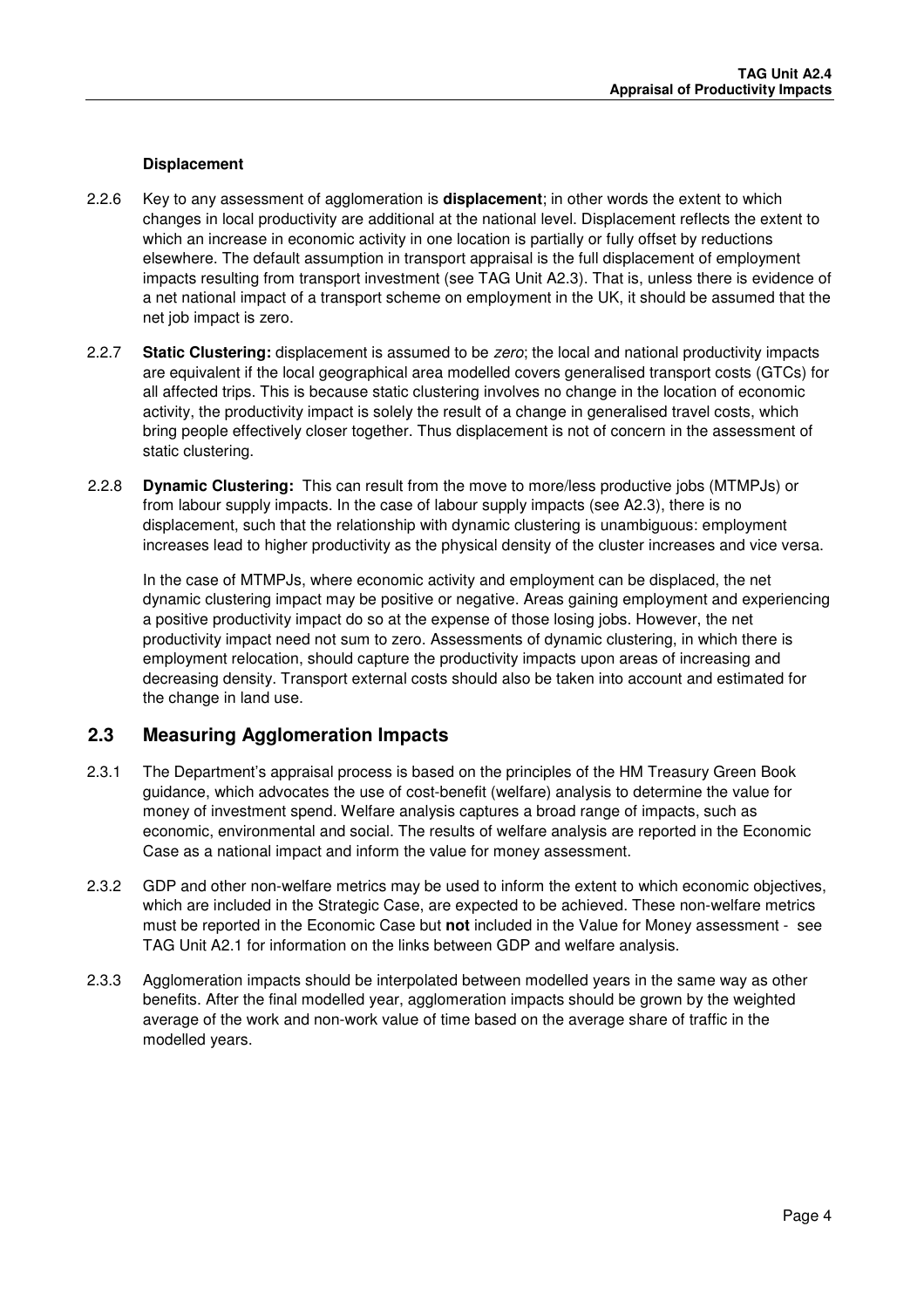#### **Welfare Analysis**

- 2.3.4 The welfare analysis is reported in the Economic Case, which is exclusively focussed on net national impacts. As a result only those productivity impacts, which have been assessed at the national level, will be measured and reported. This is particularly important for dynamic clustering for example, where economic activity and employment may be displaced, the relationship with productivity will be context specific; it could be positive or negative.
- 2.3.5 In most cases all of the welfare impacts will be captured by the estimation of user benefits see User and Provider Impacts (A1.3). However, if there are (1) significant feedback effects into the transport market as a result of land use change or (2) distortions and market failures that means the economy is not functioning efficiently, additional benefits may arise when the impact of transport improvements is transmitted into the wider economy. This unit focusses on capturing the additional productivity impact which arise due to agglomeration impacts; Table 1 sets out the key mechanisms through which agglomeration arise.
- 2.3.6 The **agglomeration impact** captured by both static and dynamic clustering, in terms of changes to the effective and absolute proximity of households and firms is an externality; the individual household or firm does not consider these effects on third parties when making decisions about location choice, investment and employment. However, by co-locating households and firms will transfer knowledge, have better labour matching and specialise, thereby increasing productivity. Thus the entire productivity impact and hence GDP of the agglomeration economy is equivalent to welfare and additional to user benefits.
- 2.3.7 Section 3 of this unit provides guidance to capture the welfare change associated with a particular type of market failure – agglomeration economies. This provides a standardised national approach to estimating agglomeration impacts. In some cases context specific approaches may be appropriate (see M5.3 – Supplementary Economic Modelling). For example where the relative size of the productivity impact may depend upon the absolute size of the agglomeration. The use of context specific estimates should be justified in the Economic Narrative (see section 2.7)
- 2.3.8 In certain circumstances GDP analysis may be used to supplement the cost benefit analysis, such as scheme prioritisation or understanding market failures not captured in the wider economic impacts guidance. For full details on assessing the costs and benefits of economic impacts and the circumstances in which GDP analysis may be warranted see TAG Unit A2.1 – Wider Impacts Overview.
- 2.3.9 Gross Domestic Product measures the value of marketable output produced by the factors of production and not the change in welfare. For this reason it should **not** be included in the Value for Money assessment. GDP estimates should be reported in the Economic Case. If they inform specific economic objectives, such as to rebalance the economy or regenerate a local area the Strategic Case may make reference to these.
- 2.3.10 In many instances the economic objectives of the Strategic Case will be locally focussed, such as to increase employment and GDP in a regeneration area. In such circumstances displacement may not be a primary concern of the scheme objectives. However, the net national estimates should be presented alongside these local impacts. This sets the local impacts in the broader national context.

### **2.4 Process to Assess Productivity Impacts**

2.4.1 There is no absolute measure of agglomeration, instead proxies are used, such as effective density or access to economic mass, in the academic literature. The proxy used in this guidance is referred to as effective density, and it seeks to measure the impact of changes in generalised travel costs and employment location on the strength of an agglomeration.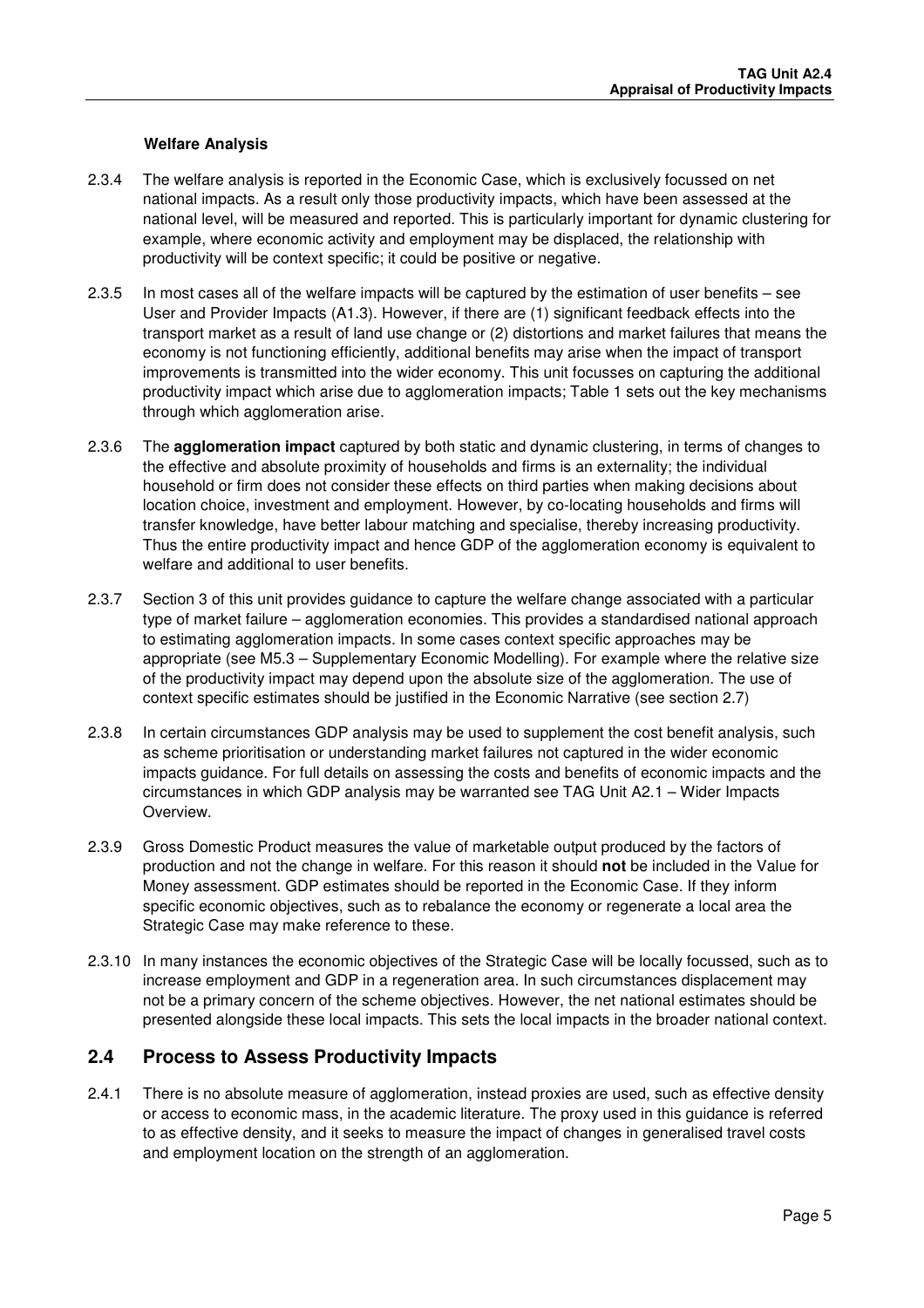- 2.4.2 The methodology for estimating agglomeration impacts captures total productivity impacts of transport schemes which arise through either static or dynamic clustering, depending on whether land-use is assumed to be fixed or variable. The evidence base in this WebTAG unit does **not** provide separate elasticities for urbanisation and localisation– see Appendix E.
- 2.4.3 The impacts of dynamic clustering should only be estimated where changes to the location of economic activity have been appropriately forecast. The methods used to do this should be informed by the Economic Narrative. In cases where significant impacts are likely to be localised and have limited second-round effects on the transport market, it may be reasonable to apply evidence based scenarios about how firms and households are likely to respond within that area. Any scenarios should be evidence based with the treatment of displacement made clear and consistent with the appraisal of employment impacts.
- 2.4.4 Where the relocation of economic activity is likely to take place across a wide area and/or have material second-round effects (e.g. on congestion/crowding) the expectation would be that the analysis would be supported by a form of spatial modelling. To ensure consistency between the forecast generalised travel costs and the location of employment, there should be an interaction between the methodology to forecast land use change and the transport model – see paragraphs 2.6.2 to 2.6.3. Section 5 describes the sensitivity tests (such as those for inter-city schemes static clustering, intra-city dynamic clustering and freight impacts) which could be carried out alongside the core scenario estimates and the situations in which it is appropriate to apply them.
- 2.4.5 The approach set out in this guidance is not applicable to pedestrian and public realm improvement schemes. There is some evidence that these types of schemes can also lead to agglomeration economies by attracting workers and firms, developing clusters in the process. Due to lack of robust evidence, no guidance is provided on how best to estimate these impacts
- 2.4.6 As described in Appendix C, it is likely that the transport model zones do not match the Local Authority Districts used in the economic data set. It is important to ensure that all data are displayed at the same geographical level prior to calculation of productivity impacts. Appendix C advises on collation of data and resolving problems with data.
- 2.4.7 Detailed guidance to the methodology for this estimation is located in section 3.

### **2.5 Static clustering**

- 2.5.1 Static clustering is calculated for schemes which assume that land-use remains fixed and do not model employment or residential relocation.
- 2.5.2 These steps should be followed to calculate the impact of static clustering:
	- 1. Transport model data should be used to calculate average generalised travel costs (Equation 2.1) between each origin and destination zone. Each zone-to-zone journey should have one value of generalised travel costs (GTC), weighted by journey purpose.
	- 2. Average generalised travel costs are then fed into the calculation of effective density (Equation 2.2). One value of effective density is used for all travel modes and journey purposes and this represents the level of agglomeration between two zones for each industrial sector.
	- 3. The effective densities feed into the calculation of the monetary impact of productivity. Equation 2.3 calculates the productivity change between the base and alternative case for two zones within a specific industrial sector. Equation 2.3a sums all industry specific productivity impacts to estimate the overall static clustering impact of the transport scheme.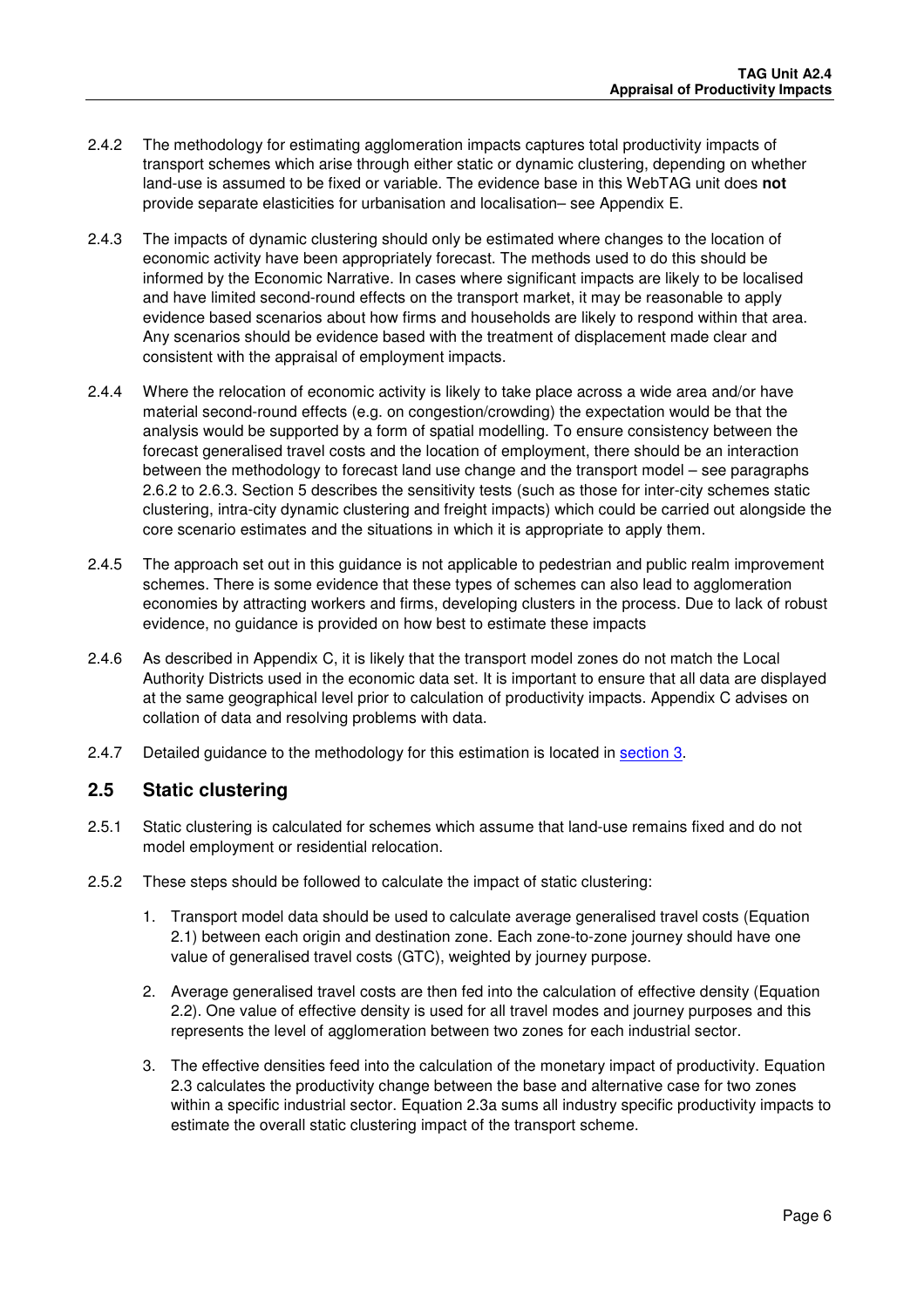### **2.6 Dynamic clustering**

- 2.6.1 Dynamic clustering occurs when there is a change to the level or location of economic activity as a result of a transport investment. Dynamic clustering is calculated for schemes expected to result in change to the level or locations of jobs, and where the associated land-use changes have been modelled appropriately. When dynamic clustering impacts are estimated, static clustering benefits should not be included in the agglomeration benefits due to the risk of double counting.
- 2.6.2 Dynamic clustering impacts can be estimated either (a) using evidence based scenarios about how firms and households are likely to respond to the transport improvement or (b) using a land-use model to forecast how the transport scheme would impact firms and households. Both the forecast of employment location and GTCs are required for the estimation of effective density. Any scenarios should make treatment of displacement clear and consistent with the appraisal of employment impacts.
- 2.6.3 To ensure consistency between the forecast generalised travel costs and the location of employment, there should be an interaction between the methodology to forecast land use change and the transport model. In other words the outputs from the transport model should be used to forecast the land use change, and the subsequent land use forecast should serve as further inputs to the transport model. In this manner employment locations are informed by generalised travel costs and the generalised travel costs by employment locations.
- 2.6.4 If the Move to More/Less Productive Jobs has also been identified as a potential impact of the transport investment in the Economic Narrative, this should be estimated using the same forecast of employment relocation as for dynamic clustering (see Employment Unit A2.3).

These steps should be followed to calculate the impacts of agglomeration:

- 1. Steps 1 and 2 from section 2.5 should be followed to calculate the base case effective densities, before the level or location changes are modelled.
- 2. Generalised cost and trip data from the land-use and transport models should be used to calculate the average generalised travel costs of trips between the origin and all destination zones, once the change in the level or location of economic activity has been estimated i.e. in the alternative case.
- 3. The new average generalised travel costs are then fed into the effective density calculation (Equation 2.2). In this case they are applied to the level or location employment change; whether this is done using a land-use model or another method to generate this alternative scenario. This estimates the effective density of each zone and industrial sector in the alternate case.
- 4. The base and alternative case effective densities (from steps 1 and 3) are applied to Equations 2.3 and 2.3a to calculate the agglomeration productivity impact. Note that the employment data for each zone and industrial sector must be the post-relocation value, as estimated by a landuse model.

### **Separation of impacts**

2.6.5 Static clustering impacts will be captured by estimation of dynamic clustering effects. Dynamic clustering is the combined effect of a) the improvement in GTC from the scheme (static clustering), (b) the employment effects (land use change), and (c) any subsequent changes to GTC as a result of the employment effects. Because of the methodological form, the total productivity impact is not the sum of static clustering and land use change. When only static clustering is estimated changes in productivity are wholly due to changes in the generalised travel costs (GTC) between origin and destination zones.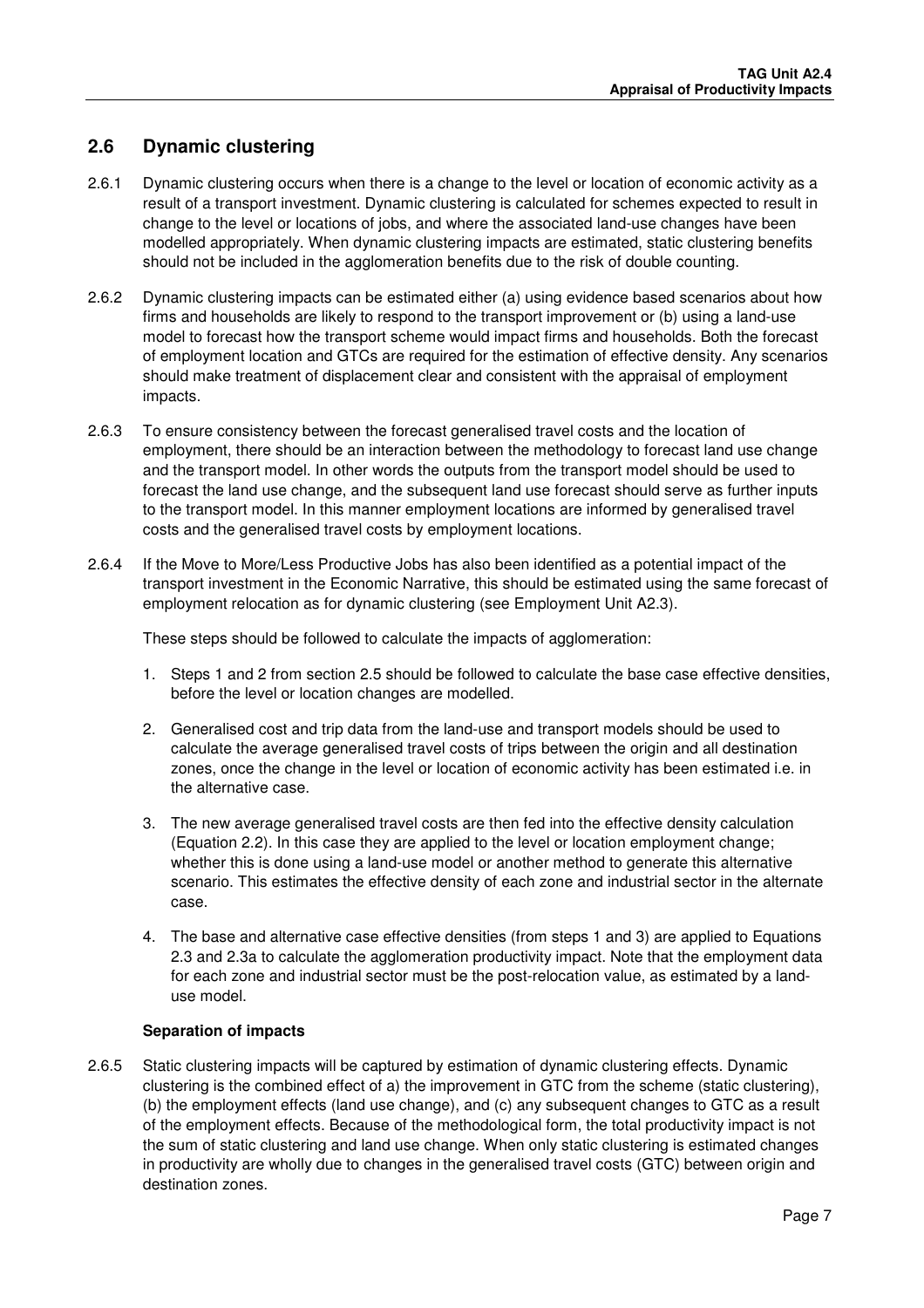- 2.6.6 To aid analytical transparency, where feasible scheme promoters should distinguish between the two factors driving the dynamic clustering results. Distinguishing between the two factors allows one to indicate which of the two is driving the results and to compare the impact of the GTC change within the dynamic clustering analysis to the static clustering. The disaggregation of dynamic clustering into the distinct effects can be undertaken as follows:
	- 1. Calculate the productivity impact using values of GTC estimated after changes to land-use have fed back into the transport model in Equation 2.1 but with base case employment levels in Equation 2.2. By holding employment constant this estimates the proportion of the dynamic clustering impact caused by changes to GTC.
	- 2. Calculate the productivity impact using original do-minimum (i.e. with fixed land use) values of GTC in Equation 2.1 with post-relocation employment levels which result from land-use change in Equation 2.2. By holding GTC constant but varying the employment level this estimates the productivity impact of the shift in employment only.
	- 3. The two individual impacts estimated above will not necessarily sum to give the total dynamic clustering impact calculated. Therefore the proportion of employment effect relative to the total impact should be calculated using the sum of the individual impacts. This proportion should then be applied to the total dynamic clustering impact to give the overall estimate of the employment effect.
- 2.6.7 The disaggregation of dynamic clustering impacts into its component parts, GTC and employment impacts, allows for the identification of the key driver of the productivity impact. The importance of each component can therefore be checked to ensure it provides a reasonable estimate of the relocation impacts of the transport scheme. The relative importance of each component should be reported and justified alongside the overall productivity impact in the Economic Impacts Report (see TAG Unit A2.1).

### **2.7 Economic Narrative**

- 2.7.1 Any analysis of productivity impacts should be justified in an Economic Narrative, as set out in section 5 of TAG Unit A2.1. Within the Economic Narrative, the scheme promoter should describe what, if any, productivity impacts are expected to occur and justify these. Furthermore, the scheme promoter should identify the welfare effects associated with any productivity impacts, whether these impacts are captured fully by user benefits or whether there are market failures, which provide additional sources of benefits and disbenefits. Finally, the Economic Narrative should outline the methodologies which will be utilised to quantify and value the productivity impacts. Box 2 provides a checklist of the types of information, which should be provided in the Economic Narrative, when assessing productivity impacts.
- 2.7.2 A transport scheme is most likely to have an impact on productivity, if it increases accessibility in an area in close proximity to an economic centre or large employment centre. In such cases, an appraisal of the productivity impacts should be considered.
- 2.7.3 To help scheme promoters identify if productivity impacts are relevant to their scheme, DfT has identified areas across England where, if a scheme falls within the area, productivity impacts could be expected to be significant. This guidance refers to those areas as 'Functional Urban Regions' or 'FURs'<sup>1</sup> . A map of these FURs is provided in Appendix A. Note that FURs should only be used as a guide. It is perfectly possible that productivity impacts may be relevant to transport schemes which fall outside of the FURs. This would be the case if the transport scheme improves accessibility to a local employment centre.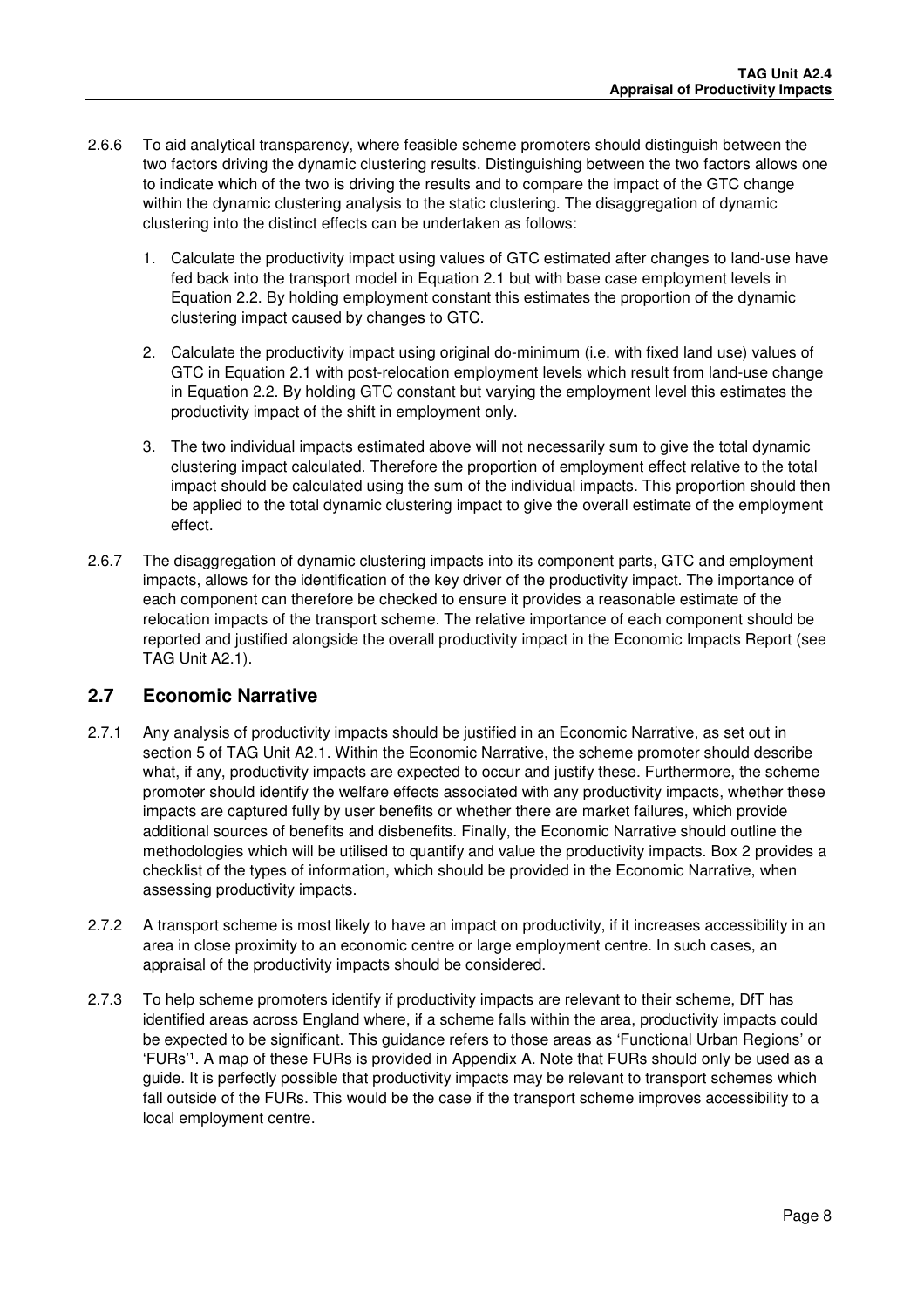2.7.4 Alongside the FURs map a worksheet ("Functional urban regions lookup workbook")<sup>1</sup> has been released to accompany this Unit. These should be used to identify if the scheme is in an area that is classified as a FUR. The worksheet can be used to check whether the census area statistic (CAS) ward(s) and/or Local Authority District(s) (LAD) in which a scheme is located lie within a FUR(s).

#### **Box 2: Example Information required in Economic Narrative for Productivity Impacts**

Below is a checklist of the types of information that should be presented in the Economic Narrative, if productivity impacts are to be analysed. **This list is not exhaustive** and additional information may be required to set the context of the transport investment, justify the impacts and explain the appraisal approach.

1. Expected Productivity Impacts

- Is the transport investment expected to have productivity impacts?
- If so, what effects are expected to occur?
	- o Are these expected to be additional at the national level?

2. Justify Expected Productivity Impacts

- What is the transmission mechanism through which transport investment is expected to have productivity impacts?
	- o Static or dynamic clustering?
	- o Dynamic clustering: Why is economic activity expected to expand/relocate? What evidence is there that the transport investment will induce a relocation of economic activity?
- What evidence is there that locations neighbouring the transport investment are likely to experience agglomeration economies?
	- o For example, does it fall within a Functional Urban Region? see Appendix A for more information on Functional Urban Regions

3. Welfare Value of Productivity Impacts

- Are the expected productivity impacts fully captured by user benefits?
- Are there any market failures present, such that there may be sources of welfare additional to user benefits?
	- o If so, what market failures are present?
	- o What evidence can be brought to bear to demonstrate presence of market failures?

4. Quantifying and Valuing Productivity Impacts

l

• How are the productivity impacts to be quantified and valued?

<sup>1</sup> https://www.gov.uk/government/publications/webtag-economic-impacts-worksheets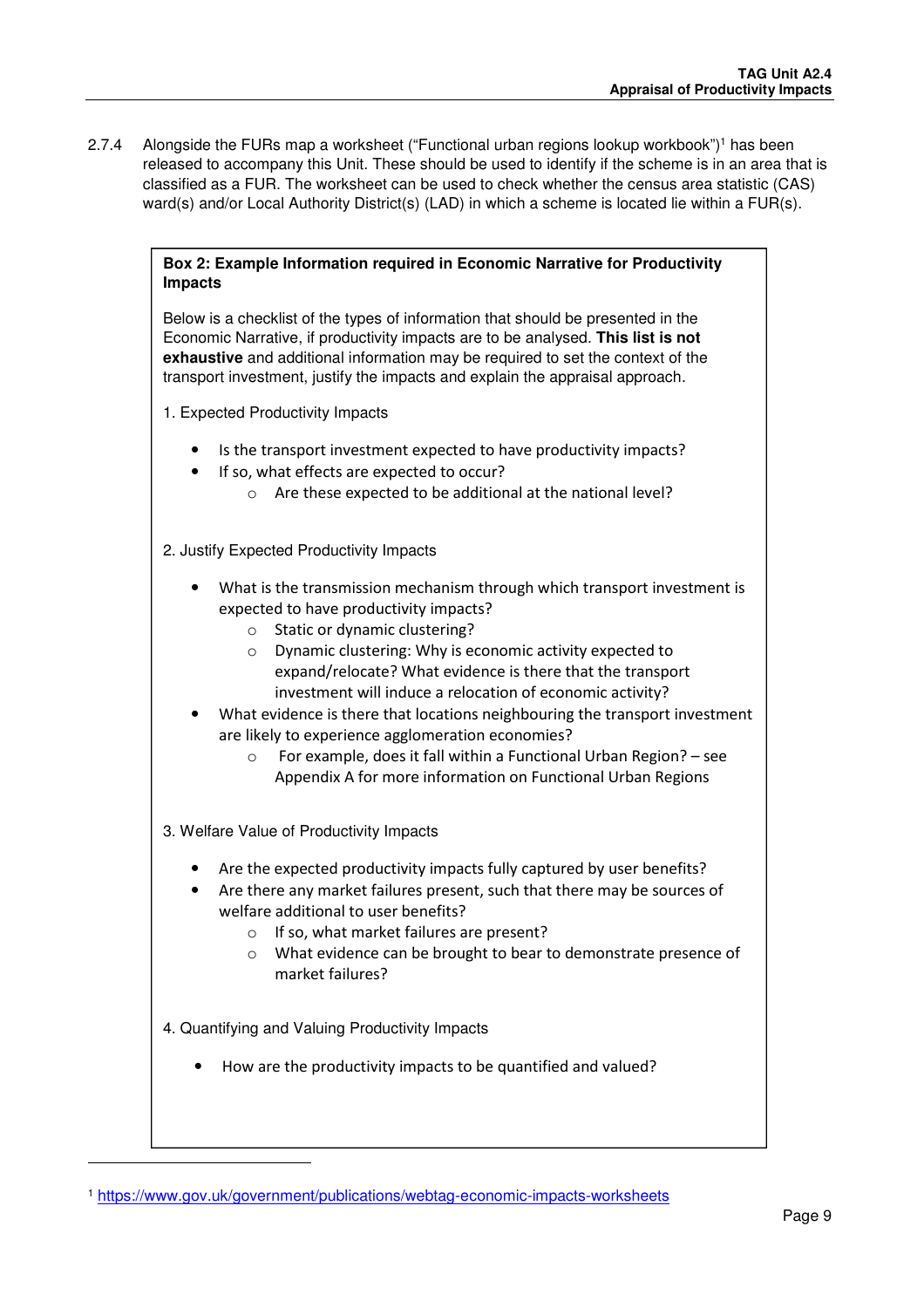- 2.7.5 If a scheme falls across a number of FURs some distance apart, as would be expected for an intercity scheme, productivity impacts can be assessed as set out in this guidance. The geographic reach of an agglomeration is reflected through the use of a 'distance decay' factor in the calculation and the reduced impact of longer journeys.
- 2.7.6 This unit provides guidance to capture the productivity impacts of static and dynamic clustering from the combined effects of urbanisation and localisation. If in the Economic Narrative localisation or urbanisation economies were identified as particularly relevant to a scheme and it is considered desirable to understand the extent to which these drive the overall productivity impact, scheme promoters can do one or both of the following, using the principles set out in TAG Unit M5.3 – Supplementary Economic Models:
	- 1. Utilise localisation/urbanisation elasticities and decay parameters drawn from the literature.
	- 2. Estimate own localisation/urbanisation elasticities and decay parameters
- 2.7.7 The estimated localisation/urbanisation impacts should be reported as a sensitivity test, not in the core scenario (see section 5 for more information).
- 2.7.8 As discussed in TAG Unit A2.1, the starting point for all transport appraisal is user benefits with fixed land-use, where the relevant mechanism through which transport investment affects productivity is static clustering. However, if the Economic Narrative identifies land-use change as a potential impact and this is explicitly modelled, then dynamic clustering may be undertaken and reported as an indicative monetised impact.
- 2.7.9 Additionally, if alternative transmission mechanisms or market failures have been identified, or it is decided to utilise more context specific parameters, such as non-linear variables, in the analysis, this should be justified in the Economic Narrative and the productivity impacts can be assessed – see WebTAG M5.3 for guidance on the use of Supplementary Economic Models (SEM). Note the results of this can only be reported as sensitivity tests to the WebTAG methodologies.

# **3 Quantifying Productivity Impacts**

### **3.1 Introduction**

- 3.1.1 We can't directly observe agglomeration and therefore use a proxy effective density. Changes in effective density give rise to changes in productivity and can occur because of changes in GTCs or the location of employment. For the consideration of static and dynamic clustering the following considerations are relevant:
	- Static: GTCs
	- Dynamic: GTCs and location of employment.

### **3.2 Average generalised costs**

- 3.2.1 The first step in estimating the productivity impacts is to calculate the average generalised cost; the average generalised cost is required for estimation of the effective density, the average generalised cost should be calculated for all travel modes and journey purposes for each:
	- origin / destination pair;
	- scenario;
	- modelled year;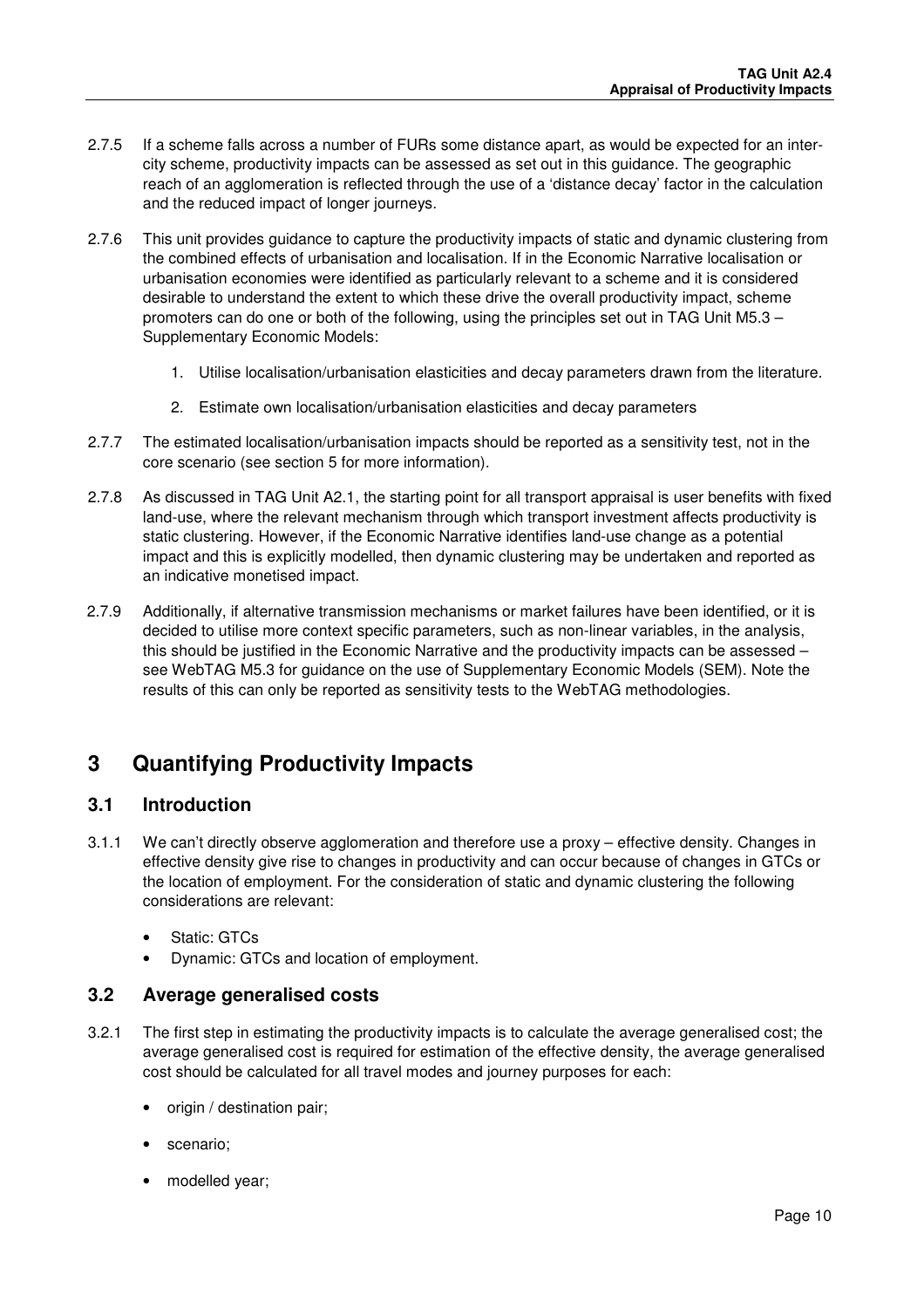- purpose<sup>2</sup>; and
- $\bullet$  mode<sup>3</sup>.
- 3.2.2 This is done by weighting transport model GTCs by the number of trips for each journey purpose (Equation 2.1). This produces mode specific GTCs for all purposes.
- 3.2.3 It is of key importance that GTCs are estimated for all relevant modes and trips to ensure an accurate estimation of Base case effective densities. For more details on this issue, see Appendix  $\Omega$
- 3.2.4 Averaged generalised costs and trip quantities are outputs from the transport model and will therefore be displayed for each transport model zone. These should be aggregated to give values for each Local Authority District (LAD) prior to the calculation of the average generalised travel cost. For further details on the data requirements for estimating productivity impacts, including descriptions and sources, see Appendix B.
- 3.2.5 Where transport improvements lead to counter-intuitive changes in average generalised costs and therefore agglomeration, the reasons for this should to be investigated. Provided this is not the result of an error, scrutiny of the use of Base scenario trip weights and Alternative scenario trip weights in Equation 2.1 combined with 2.2 may help to resolve the problem.

### **3.3 Effective density**

l

3.3.1 Following the calculation of mode specific average generalised costs, the next step is to calculate the effective density of each area. The effective density measures accessibility of area *i* to jobs in all the destination areas *i*.

**Note:** If estimating dynamic clustering you will need to forecast the location of economic activity either by using scenarios about how firms and households are likely to respond to the transport improvement or a land-use model which fully interacts with the transport model to forecast employment by zone for calculating the alternative case effective densities. The impacts on generalised travel costs after changes in location will need to be estimated.

- 3.3.2 Mode specific effective density is calculated for each zone (Equation 2.2) by dividing total employment by a distance-decayed value of GTC (output from Equation 2.1) and then summing for all destination areas accessible from that zone.
- 3.3.3 Mode specific effective densities are calculated for each industrial sector in turn. Industries are aggregated into four sector groups; manufacturing, construction, consumer services and producer services. This aggregation is based on the UK Standard Industrial Classification (SIC) index. For further details, refer to Appendix D.

 $^2$  Generalised costs should be provided for business and commuting trips only; leisure trips are not included as it is assumed they do not impact on productivity.

<sup>&</sup>lt;sup>3</sup> It is recommended that generalised costs are estimated for two modes; private and public transport. Appendix C provides advice on how to apply models with insufficient modal segmentation. Conversely, there may be transport schemes for which more detailed segmentation of modes is appropriate, for example where active modes are expected to have a significant contribution to effective density. In such scenarios, further segmentation can be applied and it is important to ensure the mode share is weighted correctly in Equation 2.1. The justification for non-standard modal splits should be made in the Economic Narrative.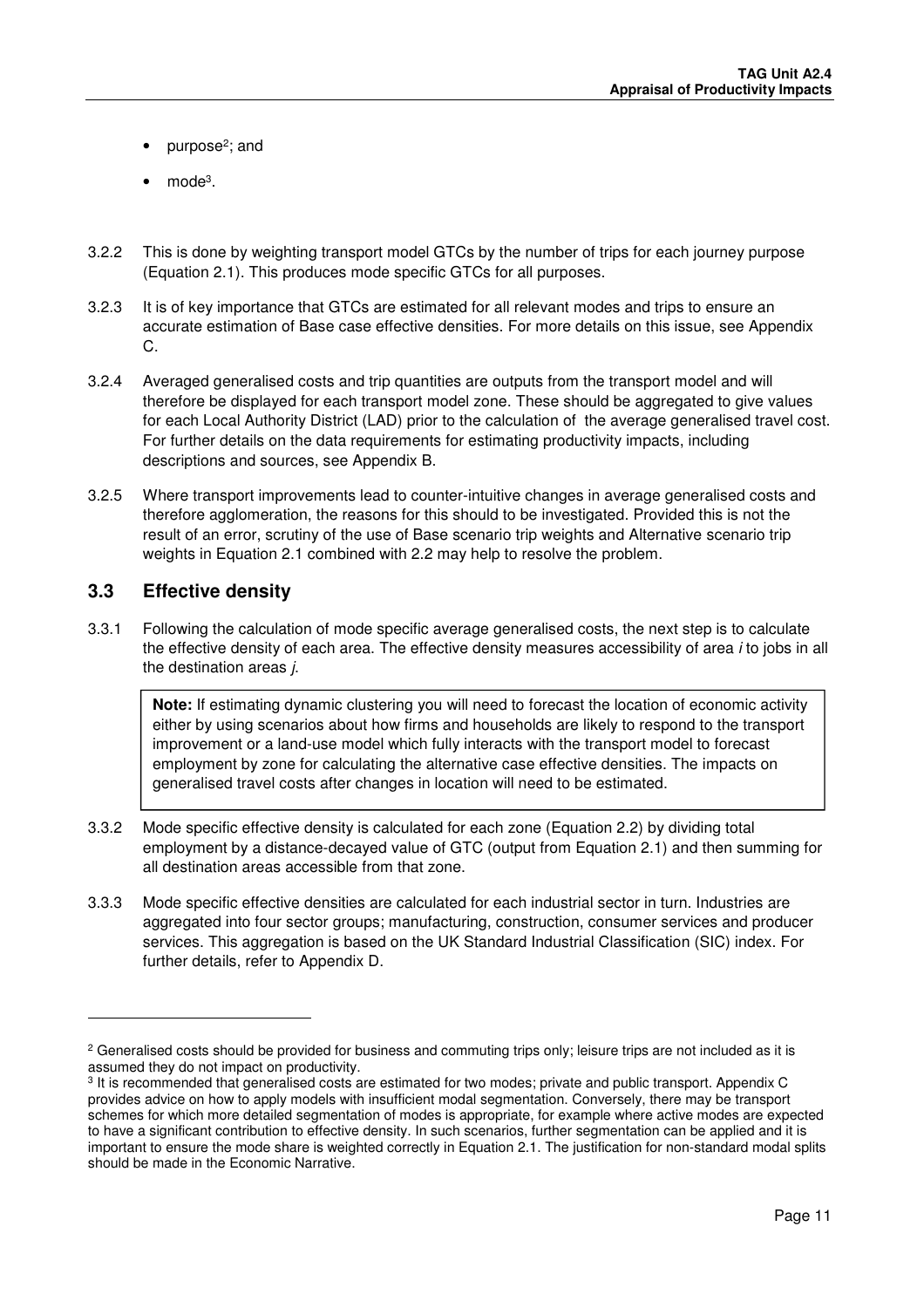- 3.3.4 Although effective density is calculated for each sector in turn it is calculated using total employment within each destination area. This is because the elasticities and distance decay parameters reflect the impact of the density of the overall urban area, including a specific industrial sector, on productivity. Note: Total employment in each destination area is split across five sectors but effective density is calculated for only four of them; we currently don't have an elasticity for the public sector – see section 5 for further guidance on estimating the productivity impact associated with this fifth sector.
- 3.3.5 The calculation of effective density requires a distance decay parameter for each sector to be applied to average generalised costs. This represents the fact that the strength of an agglomeration diminishes with distance. The rate of this decay varies between industrial sectors. This decay parameter can be found in the Wider Impacts Dataset.

# **4 Valuing Productivity Impacts**

### **4.1 Introduction**

- 4.1.1 Calculating the productivity impacts of a transport scheme is done by comparing the effective densities before and after the intervention to calculate a percentage change in effective density. An elasticity of productivity with respect to effective density (taken from the Wider Impacts Dataset) is applied to this change.
- 4.1.2 This is multiplied by the average GDP per worker in industry *i* to calculate the productivity impact which accrues to that industry from the denser urban economy. This is then multiplied by employment to estimate the total zonal value of the productivity impact (Equation 2.3).
- 4.1.3 The productivity impacts for each industry and zone are summed to give the overall productivity impact (Equation 2.3a). The final productivity impact could be positive or negative. This depends on the impact of the scheme on generalised costs and employment distribution in the area.

### **4.2 Profiling over the appraisal period**

- 4.2.1 As with other appraised impacts, productivity uses the standard discount rate and price base as used across the appraisal - see TAG Unit  $A1.1 - Cost$  Benefit Analysis for further details.
- 4.2.2 Productivity should be interpolated between modelled years in the same way as other benefits. The inputs to the calculations below will therefore vary by forecast year unless specified otherwise. After the final modelled year, the productivity impact is expected to grow by the annual growth rate of real GDP per capita as presented in the WebTAG data book.

### **4.3 Equations used to calculate productivity impacts**

4.3.1 These boxes contain the equations which are used in the calculation of productivity impacts. These equations are also contained in the WITA software which can be used to calculate Wider Impacts.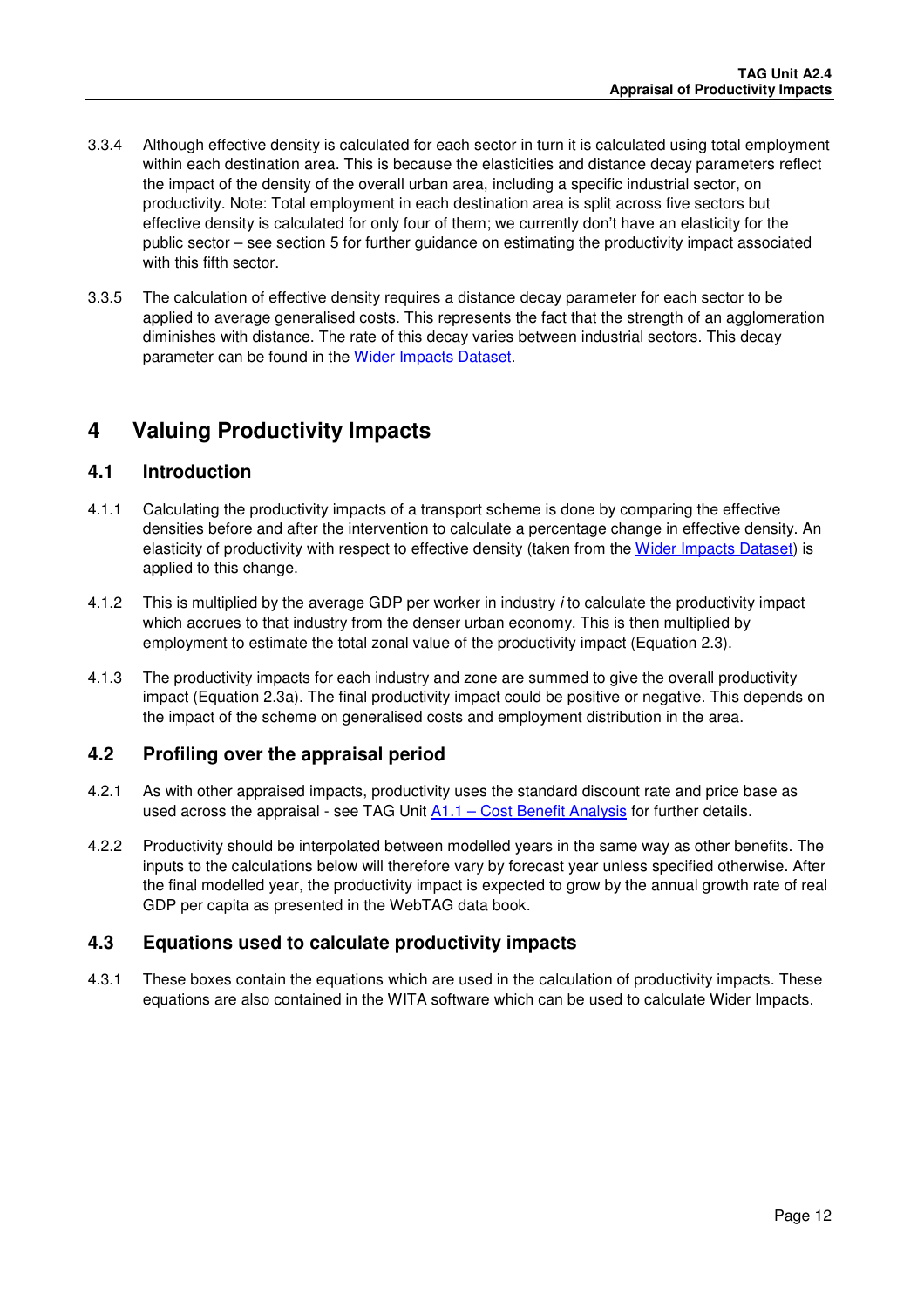| <b>Equation 2.1 Average Generalised Cost</b>                                                        |                                                                                                                                                                                                                                                                                                         |  |  |  |
|-----------------------------------------------------------------------------------------------------|---------------------------------------------------------------------------------------------------------------------------------------------------------------------------------------------------------------------------------------------------------------------------------------------------------|--|--|--|
| $g_{i,j}^{S,m,f} = \frac{\sum_{p} g_{i,j}^{S,m,p,f} T_{i,j}^{S,m,p,f}}{\sum_{n} T_{i,j}^{S,m,p,f}}$ |                                                                                                                                                                                                                                                                                                         |  |  |  |
| $g_{i,i}^{S,m,f}$                                                                                   | is the average generalised costs of travel (weighted average by journey purpose), between<br>area i and area j, for each mode m in the scenario S. This will vary depending on the<br>forecast year $f$ , to the extent that costs vary in the modelling of transport (TEE) user<br>impacts.            |  |  |  |
| $g_{i,j}^{S,m,p,f}$                                                                                 | is the generalised cost of trips from transport zone i to transport zone j, scenario S, mode m<br>and purpose p. It needs to be aggregated to LAD level. This will vary depending on the<br>forecast year $f$ , to the extent that costs vary in the modelling of transport (TEE) user<br>impacts.      |  |  |  |
| $\boldsymbol{m}$                                                                                    | is the transport mode: private and public transport. This will not vary by forecast year.                                                                                                                                                                                                               |  |  |  |
| p                                                                                                   | is the purpose of travel. This includes business and commuting trips but does not include<br>leisure, which is unlikely to impact productivity. This will not vary by forecast year.                                                                                                                    |  |  |  |
| $T_{i,j}^{\mathcal{S},m,p,f}$                                                                       | is the number of trips from transport zone i to transport zone j in the scenario S by mode m<br>and purpose p. It needs to be aggregated to LAD level. This will vary depending on the<br>forecast year, f, to the extent that the variable varies in the modelling of transport (TEE) user<br>impacts. |  |  |  |
| S                                                                                                   | is the scenario; either the base $B$ or alternative $A$ case.                                                                                                                                                                                                                                           |  |  |  |
| <b>Equation 2.2 Effective Density</b>                                                               |                                                                                                                                                                                                                                                                                                         |  |  |  |
| $d_i^{S,k,f} = \sum_i \sum_{m} \frac{E_j^{S,f}}{(q_i^{S,m,f})^{a^k}}$                               |                                                                                                                                                                                                                                                                                                         |  |  |  |

| $d_i^{S,k,f}$                | is the effective density $d$ of origin area i sector $k$ in each scenario $S$ for forecast year $f$ .                                                                                                                           |
|------------------------------|---------------------------------------------------------------------------------------------------------------------------------------------------------------------------------------------------------------------------------|
| $E_i^{S,f}$                  | is the total employment for all sectors in area <i>j</i> for each scenario S for forecast year $f$ . Note<br>that employment will be the same in both scenarios in the calculation of static clustering with<br>fixed land-use. |
| $g_{i,j}^{\overline{S,m,f}}$ | is the average generalised cost of travel from area i to area j in the scenario S for mode m<br>as calculated in equation 2.1.                                                                                                  |
| $\alpha^k$                   | is the distance decay parameter for each aggregate industrial sector $k$ . The decay parameter<br>does not vary by scenario or forecast year.                                                                                   |
| $\boldsymbol{k}$             | is the aggregated industrial sector based on the UK SIC(92).                                                                                                                                                                    |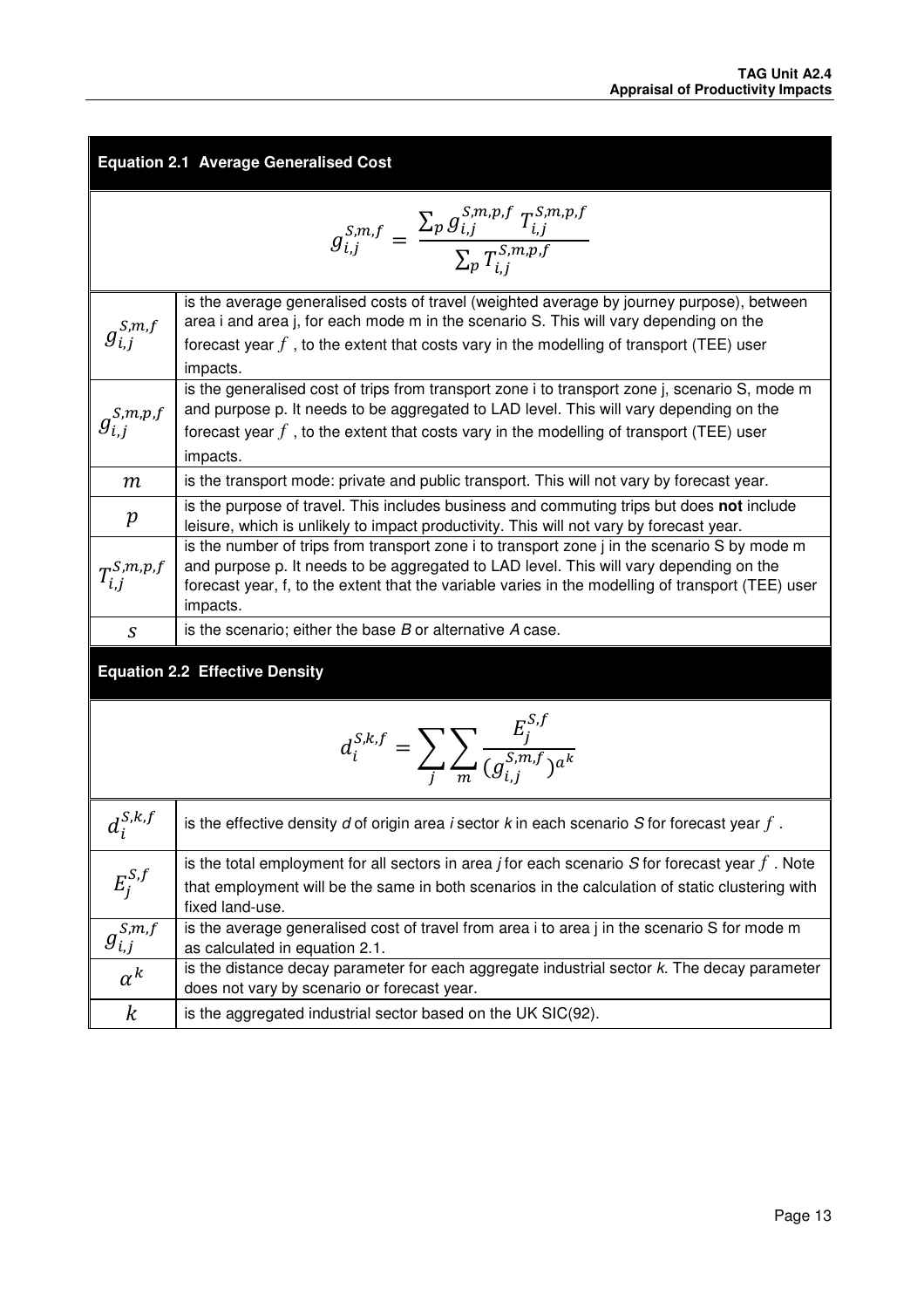**Equation 2.3 Sectoral Productivity Impact** 

$$
W I 1_i^{k,f} = \left[ \left( \frac{d_i^{A,k,f}}{d_i^{B,k,f}} \right)^{\rho^k} - 1 \right] GDP W_i^{S,k,f} E_i^{S,k,f}
$$

**Equation 2.3a Total Productivity Impact** 

$$
WI1^f = \sum_{i} \sum_{k} WI1_i^{k,f}
$$

| WI <sup>f</sup>  | is the overall productivity impact, in pounds.                                                                              |  |  |
|------------------|-----------------------------------------------------------------------------------------------------------------------------|--|--|
| $W I1^{k,f}_{i}$ | are the sectoral agglomeration impacts for each area i and sector k. They will vary<br>depending on the forecast year $f$ . |  |  |
|                  |                                                                                                                             |  |  |
|                  | is the effective density of sector $k$ in area <i>i</i> in the alternative case $A$ (from equation 2.2).                    |  |  |
| $d_i^{A,k,f}$    | This will vary depending on the forecast year $f$ .                                                                         |  |  |
|                  | is the effective density of sector $k$ in area <i>i</i> in the base case $B$ (from equation 2.2). This                      |  |  |
| $d_i^{B,k,f}$    | will vary depending on the forecast year $f$ .                                                                              |  |  |
| $\rho^k$         | is the elasticity of productivity with respect to effective density for each sector k. These                                |  |  |
|                  | are taken from Graham et al (2009) <sup>4</sup> and will not vary by forecast year.                                         |  |  |
|                  | is the GDP per worker of Local Authority District area $i$ sector $k$ in scenario S for the                                 |  |  |
| $GDPW_i^{S,k,f}$ | forecast year $f$ . Note that GDP per worker will be the same in both scenarios in the                                      |  |  |
|                  | calculation of static clustering with fixed land-use.                                                                       |  |  |
|                  | is total employment in sector k, origin area i in scenario S. This will vary depending on                                   |  |  |
| $E_i^{S,k,f}$    | the forecast year $f$ . Note that employment will be the same in both scenarios in the                                      |  |  |
|                  | calculation of static clustering with fixed land-use.                                                                       |  |  |

# **5 Sensitivity Tests and Additional Assessments**

5.1.1 Some transport schemes may have impacts on productivity which are not fully captured by the method described above, or scheme promoters may wish to adjust the recommended methodology e.g. by calculating context-specific agglomeration elasticities. In these cases, the variations to the methodology may be estimated and presented as sensitivity tests to the adjusted BCR. The choice of sensitivity tests should be considered as part of the Economic Narrative.

### **Sensitivity test for static clustering for inter-city schemes**

l

5.1.2 For inter-city schemes, if agglomeration impacts are estimated, a sensitivity test should be carried out varying the value of the decay parameter. This should include a test that uses the highest value of the distance decay parameters (as provided in the Wider Impacts Dataset). This is to reflect the evidence that the strength of agglomeration impacts diminishes with distance.

<sup>4</sup> Graham D.J., Gibbons S. and Martin R. (January 2009), Transport Investment and the Distance Decay of Agglomeration Benefits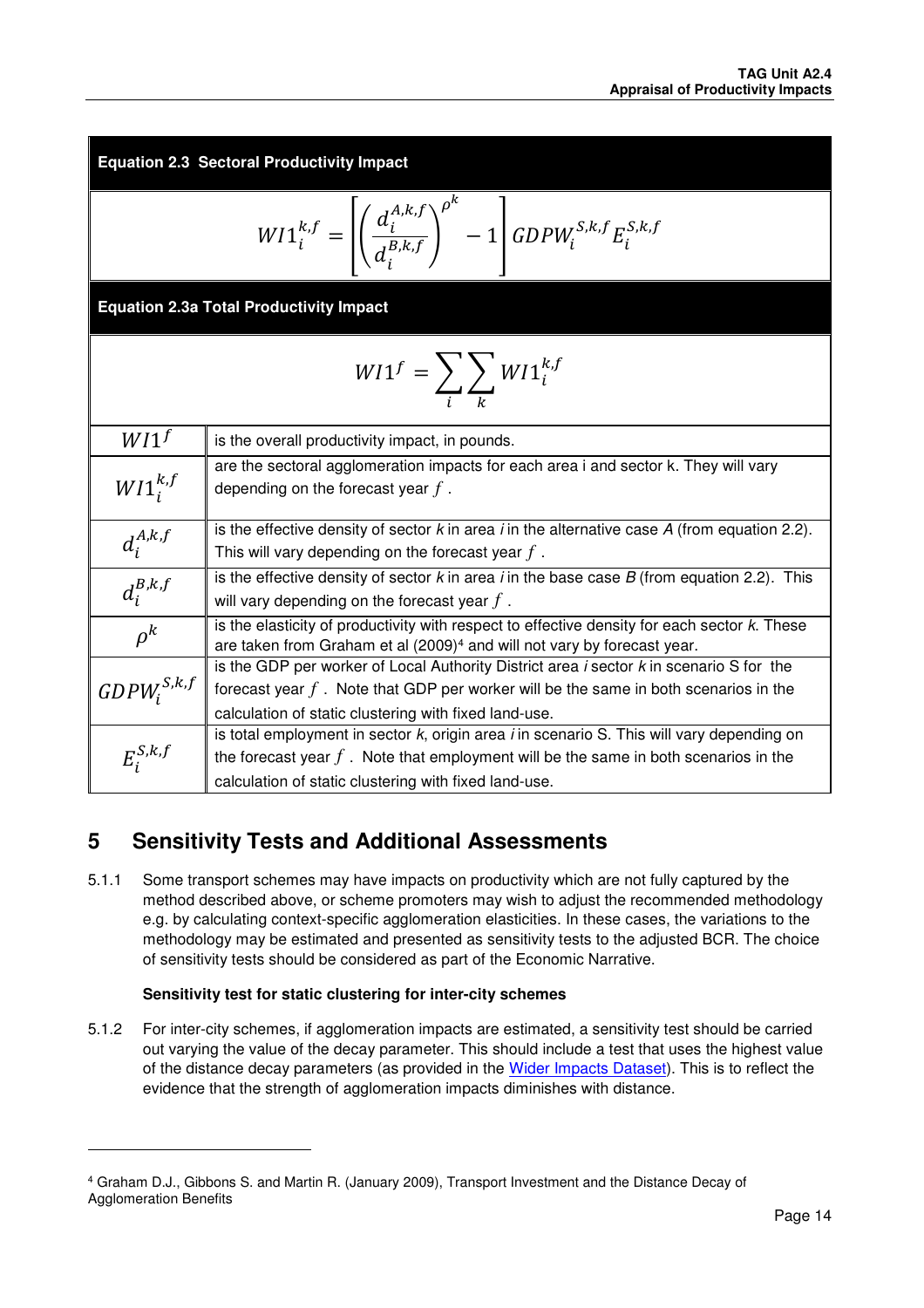5.1.3 Business travel may be particularly prominent on inter-city travel and the robustness of the agglomeration estimate should be assessed by applying a decay rate to this travel purpose that is the average of the decay rates across consumer and producer services.

### **Sensitivity test for freight trips**

- 5.1.4 In the majority of applications, freight transport demand is assumed to be a 'fixed matrix' i.e. only subject to choice of route. For productivity impact appraisal, freight should not be regarded as a part of business travel or as an alternative mode. However, when data are available on freight flows and costs, freight movements should be included only as a sensitivity test. A change in the cost of freight will affect the average generalised cost of travel and therefore the resulting effective density will be different. This in turn affects the productivity impact.
- 5.1.5 If a land-use model which interacts with the transport model is available and it represents freight, it would be possible to assess if there are any employment relocation impacts resulting from the scheme's impact on freight. These could be used to calculate the effect of freight on dynamic clustering and movements to more productive jobs.

### **Sensitivity test for 'other' industrial sectors**

- 5.1.6 The agglomeration parameters used in WebTAG were calculated using firm-level data. This means they lack data on certain industrial sectors, notably the public sector. This means that an elasticity of zero is assumed and there is no productivity impact.
- 5.1.7 However, it is unlikely that a transport investment and subsequent shift in effective density has no effect on approximately one third of the UK workforce.<sup>5</sup> Even if it is difficult to find evidence of specialisation and localisation in these sectors, it is likely the quantity of labour employed will have an urbanisation impact.
- 5.1.8 If a scheme is likely to affect areas with a significant proportion of 'other' employment, a sensitivity test can be carried out to determine the productivity impact for 'other' industrial sectors in the economy. The sensitivity test should apply the all-industry average values for the distance decay parameter and agglomeration elasticity (Table 8) to estimate the agglomeration impact for 'other' employment.

| Table 8 Weighted Average Parameter Values for all Industrial Sectors |                   |                            |  |
|----------------------------------------------------------------------|-------------------|----------------------------|--|
| Agglomeration elasticity $(p)$                                       |                   | Decay parameter $(\alpha)$ |  |
| Economy (weighted average)                                           | $\parallel$ 0.043 | 1.655                      |  |

### **Sensitivity test for localisation economies**

-

- 5.1.9 Agglomeration economies can occur at an urban or an industrial level, urbanisation and localisation economies respectively. Currently the guidance captures both of these effects under a single elasticity and does **not** provide separate estimates for urbanisation and localisation. For further details see Appendix  $E - E1.6$  to E.10. However, if in the Economic Narrative localisation economies were identified as a potentially significant impact, scheme promoters can do one or both of the following and report the estimated localisation impacts as a sensitivity test rather than as part of the core scenario:
	- 1. Utilise localisation/urbanisation elasticities and decay parameters drawn from the literature.

Page 15 5 'Other' employment, as defined in the Wider Impacts Dataset, accounted for 36% of the UK employment total in 2011.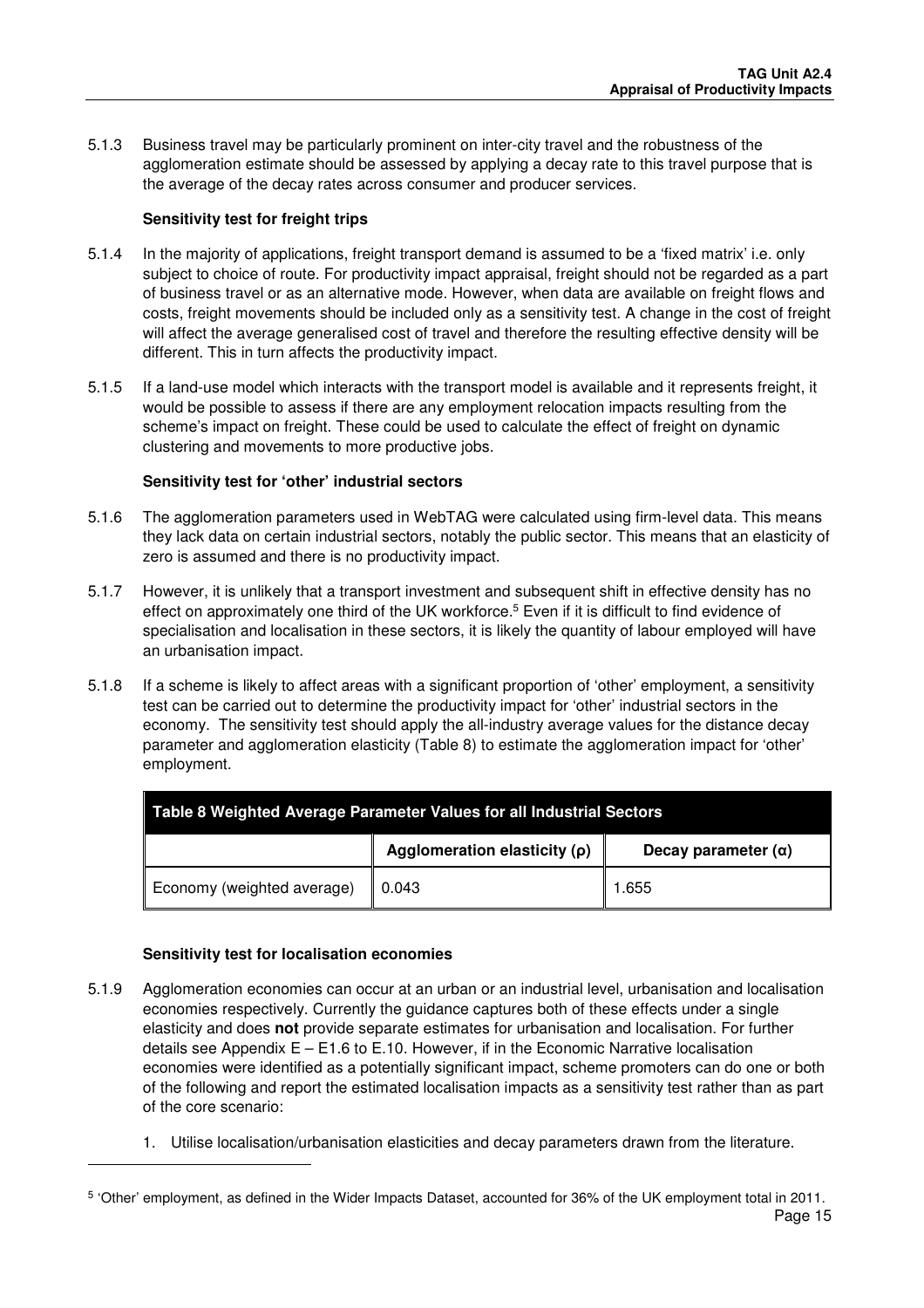2. Estimate own localisation/urbanisation elasticities and decay parameters.

To estimate localisation/urbanisation effects these parameters could be applied to the agglomeration methodology in Section 4. Alternatively, scheme promoters could employ or develop a different methodology. Ideally urbanisation and localisation elasticities should be calculated simultaneously; if this has been done, then the localisation and urbanisation elasticities should be considered additional. Otherwise the resulting economies are not additional as they potentially double-count impacts.

5.1.10 When estimating localisation economies, scheme promoters should follow the principles of the Supplementary Economy Modelling guidance (see WebTAG M5.3).

## **6 Checklist for Appraising Agglomeration Impacts**

6.1.1 The Tables below provide a checklist of key points in this Unit to use in setting up the analysis framework for assessing productivity and for checking back and identifying any potential issues that may affect the robustness of the analysis. Appendix C describes in detail issues around the data requirements for estimating productivity impacts.

#### **Transport data checklist**

6.1.2 The following aspects of the transport data should be checked and documented.

| <b>Table 4 Data Checklist</b>                                                                                                                                                                                                                                                                                     |              |
|-------------------------------------------------------------------------------------------------------------------------------------------------------------------------------------------------------------------------------------------------------------------------------------------------------------------|--------------|
| <b>Issues</b>                                                                                                                                                                                                                                                                                                     | <b>Check</b> |
| Look and confirm that the generalised costs are comparable (same units)<br>across the modes and purposes (including passenger/goods vehicles) that<br>need to be considered.                                                                                                                                      |              |
| Determine that all necessary journey purposes are included (business and<br>commuting).                                                                                                                                                                                                                           |              |
| Determine that all necessary modes are included.                                                                                                                                                                                                                                                                  |              |
| Check the definitions of any segmentation of modelled data by car-<br>ownership or car-availability levels, or by any other dimensions like time of<br>day or socio-economic group, since it will be necessary to average over<br>these segments to provide the generalised costs for use in the<br>calculations. |              |
| Find out how intra-zonal values have been obtained (e.g. using values<br>that were used in the transport modelling, or estimated/assumed values).<br>The documentation needs to make it clear how intra-zonal trips have been<br>estimated.                                                                       |              |
| Confirm if generalised costs are for one-way travel or for round trips.<br>The values should be estimated in a consistent way.                                                                                                                                                                                    |              |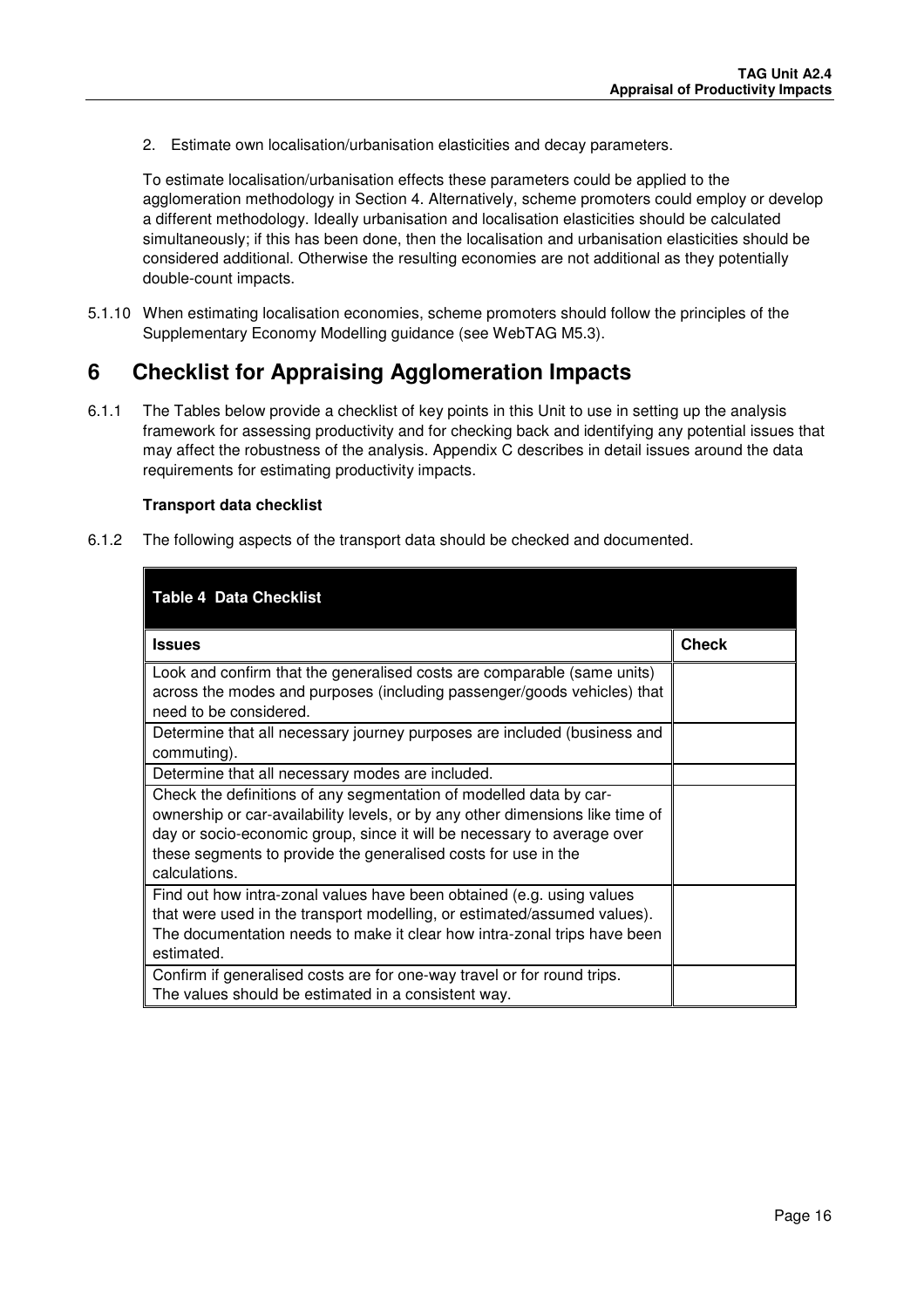6.1.3 The following questions of completeness presented in the following table (5) also need to be considered, and any gaps addressed.

| <b>Table 5 Completeness of Data</b>                                                                                                                                                                                                                                                                                                                                                                                                              |              |
|--------------------------------------------------------------------------------------------------------------------------------------------------------------------------------------------------------------------------------------------------------------------------------------------------------------------------------------------------------------------------------------------------------------------------------------------------|--------------|
| <b>Issues</b>                                                                                                                                                                                                                                                                                                                                                                                                                                    | <b>Check</b> |
| Are Walking and Cycling modes modelled? (Walk mode is often not<br>modelled, but walk times can usually be calculated from network<br>distances, which are nearly always available. In some areas, cycling is<br>also significant and needs to be considered).                                                                                                                                                                                   |              |
| Is the transport model adequately detailed outside the main area of<br>interest? (Problems that can arise include some modes being omitted<br>outside the core area of the transport model, congestion not being<br>considered outside the core area, and only modelling the corridor of<br>interest: in this case the narrowness of the transport modelling will be<br>insufficient for productivity analysis). See Appendix C for more detail. |              |

6.1.4 Questions of consistency listed in the following table (6) also need to be considered.

| Table 6 Consistency of data                                                                                                                                                          |              |
|--------------------------------------------------------------------------------------------------------------------------------------------------------------------------------------|--------------|
| <b>Issues</b>                                                                                                                                                                        | <b>Check</b> |
| Do the differences in generalised costs show reasonable patterns, in<br>particular:                                                                                                  |              |
| Do generalised costs generally increase for longer journeys?                                                                                                                         |              |
| Do the differences in generalised costs across modes look<br>$\bullet$<br>reasonable?                                                                                                |              |
| What, if any, generalised costs are supplied where the mode data<br>$\bullet$<br>is not immediately available from the model? How were these<br>estimated and tested for robustness? |              |
| Do the generalised costs change in the expected directions if<br>$\bullet$<br>transport supply improvements are introduced?                                                          |              |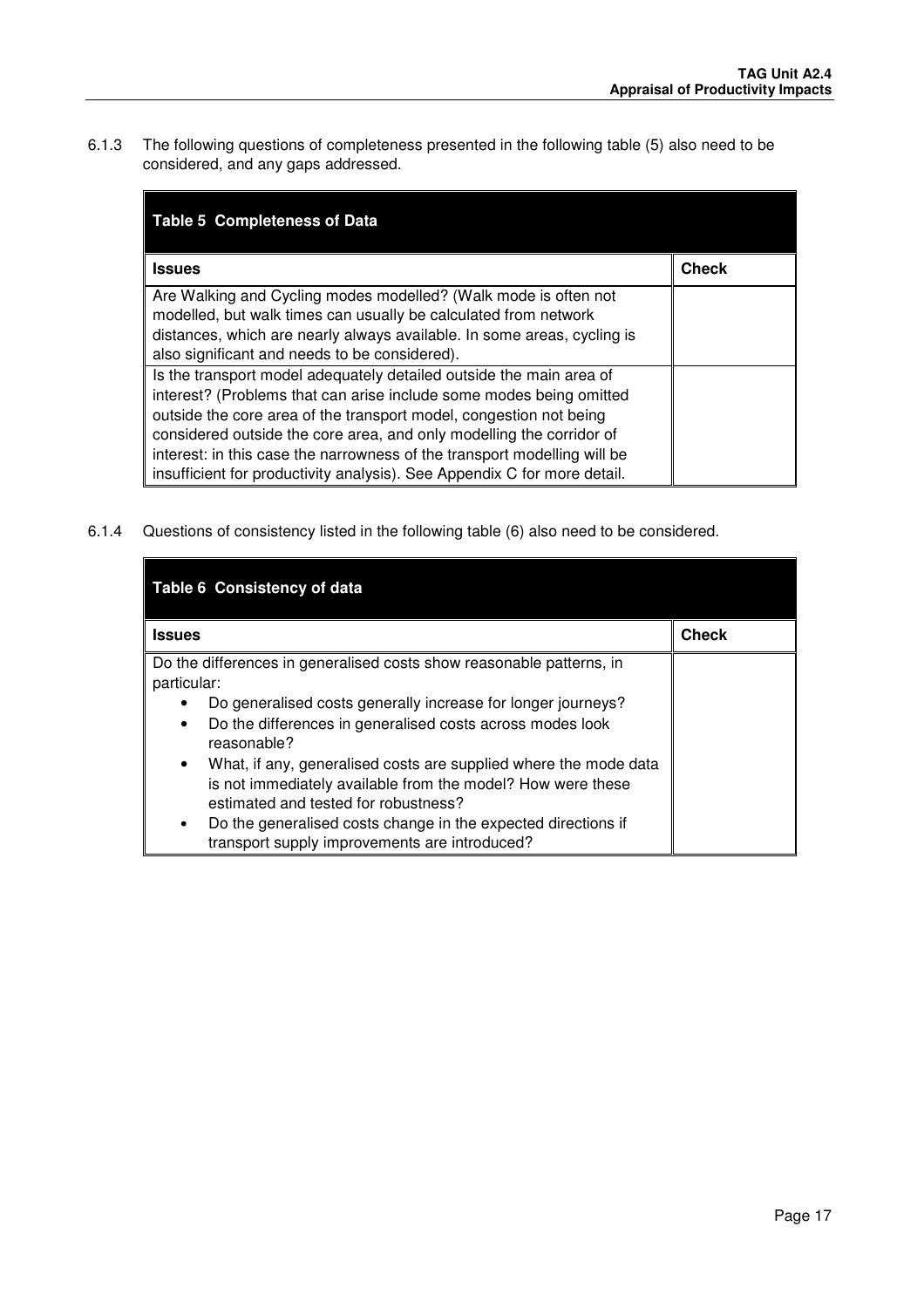6.1.5 The following checklist table should be considered and the conclusions summarised in the Economic Impacts Report (EIR). In such a review, it must be kept in mind that some or all of the economic impacts or benefits may be either positive or negative (i.e. benefits or disbenefits).

| <b>Table 7 Agglomeration Impacts Checklist</b>                                                                                                                                                            |                                                                                                                                                                                                                                                    |                                                                                                                                                                                                                                                                                                             |  |
|-----------------------------------------------------------------------------------------------------------------------------------------------------------------------------------------------------------|----------------------------------------------------------------------------------------------------------------------------------------------------------------------------------------------------------------------------------------------------|-------------------------------------------------------------------------------------------------------------------------------------------------------------------------------------------------------------------------------------------------------------------------------------------------------------|--|
| <b>Topic</b>                                                                                                                                                                                              | <b>Issues</b>                                                                                                                                                                                                                                      | References/notes                                                                                                                                                                                                                                                                                            |  |
| Geographical extent:<br>is the geographical<br>coverage sufficient?<br>i.e. is the model<br>system large enough<br>to take account of<br>the majority of<br>interactions to/from<br>the area of interest? | Is there a risk of overstating the<br>impacts case by not considering<br>effective density over a wide<br>enough base due to not<br>considering interactions with<br>places beyond the modelled<br>area?                                           | The agglomeration calculations<br>depend on modelling a large enough<br>region to set the journeys affected by<br>the scheme in context with all other<br>significant journeys that are not<br>affected by the scheme. Considering<br>too small an area will tend to<br>exaggerate the impact of proposals. |  |
| Transport modelling<br>issues - is modelling<br>consistent with this<br>Unit and with other                                                                                                               | Completeness of data (modes,<br>journey purpose, zone pairs).                                                                                                                                                                                      | Note that the transport data<br>requirements (e.g. demand and<br>generalised costs by mode and<br>journey purpose) for agglomeration<br>analysis are greater than the<br>requirements for analysing<br>conventional transport user impacts.                                                                 |  |
| WebTAG guidance?                                                                                                                                                                                          | Treatment of problem issues (e.g.<br>missing intra-zonals).                                                                                                                                                                                        | A number of likely problems arising<br>from the greater transport data<br>requirements of WIs analysis are<br>discussed, along with potential<br>solutions, in Appendix C.                                                                                                                                  |  |
| Employment data<br>issues                                                                                                                                                                                 | Is the base case employment<br>data taken directly from NTEM, or<br>from another forecast? <sup>6</sup><br>A land use model which fully<br>interacts with the transport model<br>can be used to estimate scheme<br>impacts on employment location. |                                                                                                                                                                                                                                                                                                             |  |
|                                                                                                                                                                                                           | Compared to the other economy<br>impacts.                                                                                                                                                                                                          | Experience to date is that<br>agglomeration is usually the largest<br>of the wider economic impacts.                                                                                                                                                                                                        |  |
| Scale of the<br>productivity impacts                                                                                                                                                                      | Compared with the TEE benefits.                                                                                                                                                                                                                    | Previous experience is that where<br>productivity impacts are relevant they<br>are generally in the range of 10% to<br>30% of total TEE user benefits; see<br>Feldman et al (2008).                                                                                                                         |  |

l

<sup>&</sup>lt;sup>6</sup> If taken from another forecast, is that forecast consistent with NTEM data? If the forecast employment is altogether higher than the NTEM data, it should be considered as a sensitivity test for WIs purposes and a 'core scenario' compatible with NTEM forecast employment (at some level) should be used.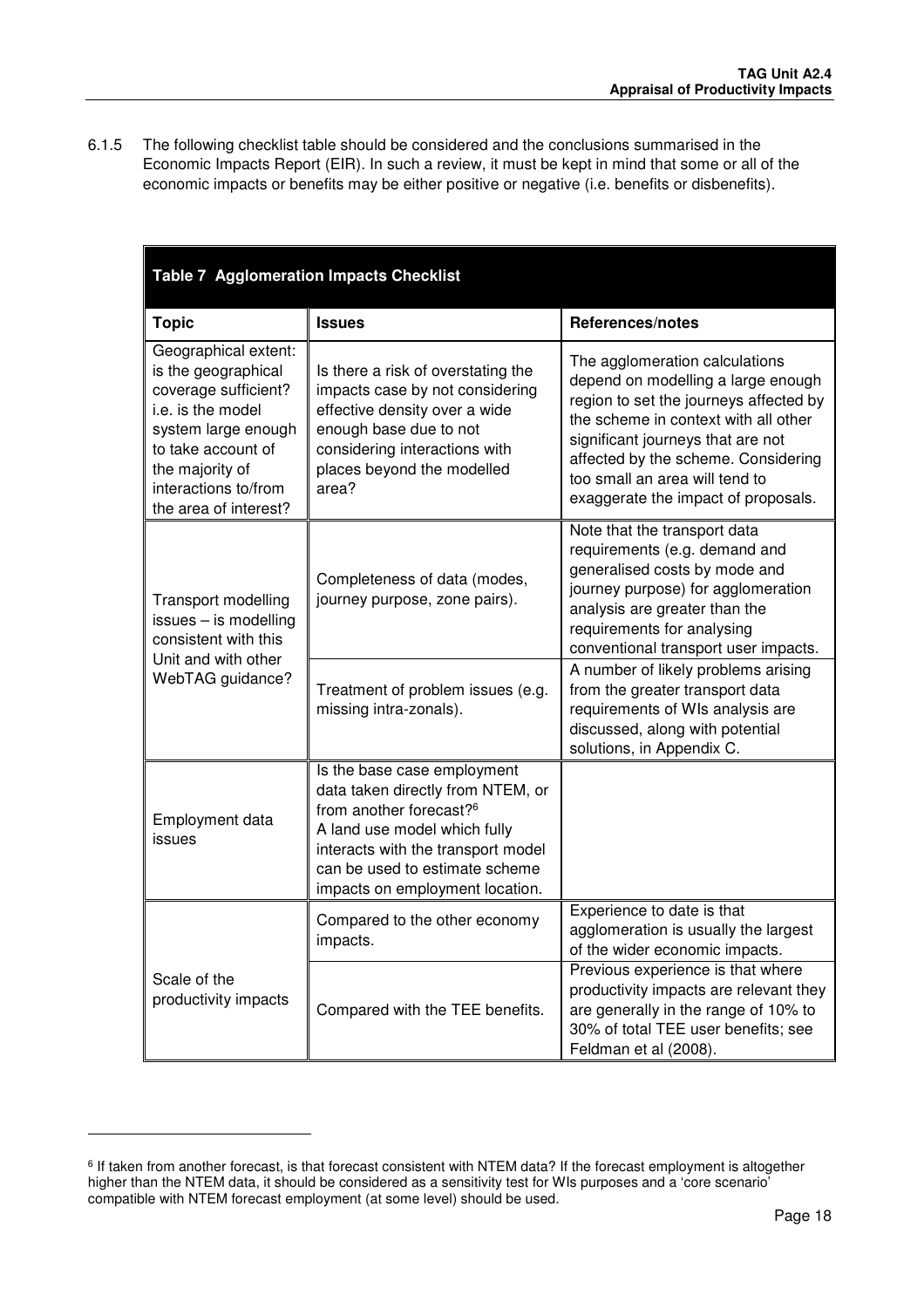|                    | Have both dynamic clustering and<br>MTMPJ effects been estimated?                                                                                    | See TAG Unit A2.4 - Employment<br>for further information on estimation<br>of the move to more/less productive<br>jobs.                                                                                                                                                                                                                                                                            |
|--------------------|------------------------------------------------------------------------------------------------------------------------------------------------------|----------------------------------------------------------------------------------------------------------------------------------------------------------------------------------------------------------------------------------------------------------------------------------------------------------------------------------------------------------------------------------------------------|
|                    | Have transport external costs<br>been estimated for the change in<br>land use?                                                                       | See TAG Unit A5.4 for further<br>information for applying Marginal<br><b>External Costs.</b>                                                                                                                                                                                                                                                                                                       |
| Dynamic clustering | Do calculations of dynamic<br>clustering take into account both<br>productivity gains and losses from<br>relocation of households and<br>businesses? | Dynamic clustering and the move to<br>more/less productive jobs can<br>comprise of both productivity gains<br>and losses from relocation of<br>employment and<br>agglomeration/disagglomeration.                                                                                                                                                                                                   |
|                    | Have the GDP and welfare<br>impacts been separately<br>estimated?                                                                                    |                                                                                                                                                                                                                                                                                                                                                                                                    |
|                    | To what extent are the<br>benefits/disbenefits the result of<br>the present spatial patterns of<br>productivity?                                     | Where benefits stem from the fact<br>that present productivity levels are<br>higher in one area than another,<br>some comment should be added on<br>whether these differentials can be<br>expected to persist. If the area with<br>lower productivity is the subject of<br>interventions to increase its<br>productivity, it may not be<br>reasonable to assume that the<br>differential is fixed. |
|                    | Sensitivity tests - what has been<br>done and what does it indicate?                                                                                 |                                                                                                                                                                                                                                                                                                                                                                                                    |
| Analysis issues    | Factoring impacts over the<br>appraisal period and discounting<br>over time                                                                          | What time profiles and assumptions<br>have been used to extrapolate from<br>modelled years across the appraisal<br>period? Are discount and profile<br>rates consistent with WebTAG?                                                                                                                                                                                                               |
|                    | Comparison of spatial distribution<br>of agglomeration benefits with<br>conventional transport user<br>benefits.                                     | Whilst agglomeration impacts are<br>likely to be greatest in urban areas,<br>this is not necessarily true of user<br>benefits. Understanding how the two<br>compare geographically and<br>articulating the differences are highly<br>beneficial to the interpretation of the<br>analysis.                                                                                                          |

# **7 Reporting Productivity Impacts**

- 7.1.1 The purpose of the Transport Business Case is to aid the decision making process by presenting evidence of the potential impacts of a transport scheme in a transparent and consistent manner. Thus where the expectation of employment impacts can be justified and credible analysis brought, these should be reported.
- 7.1.2 Welfare and non-welfare measures of productivity impacts are reported in the Economic Case. Welfare measures inform a scheme's Value for Money assessment. Whilst in certain circumstances, non-welfare measures may also be referenced in the Strategic Case if they can usefully inform the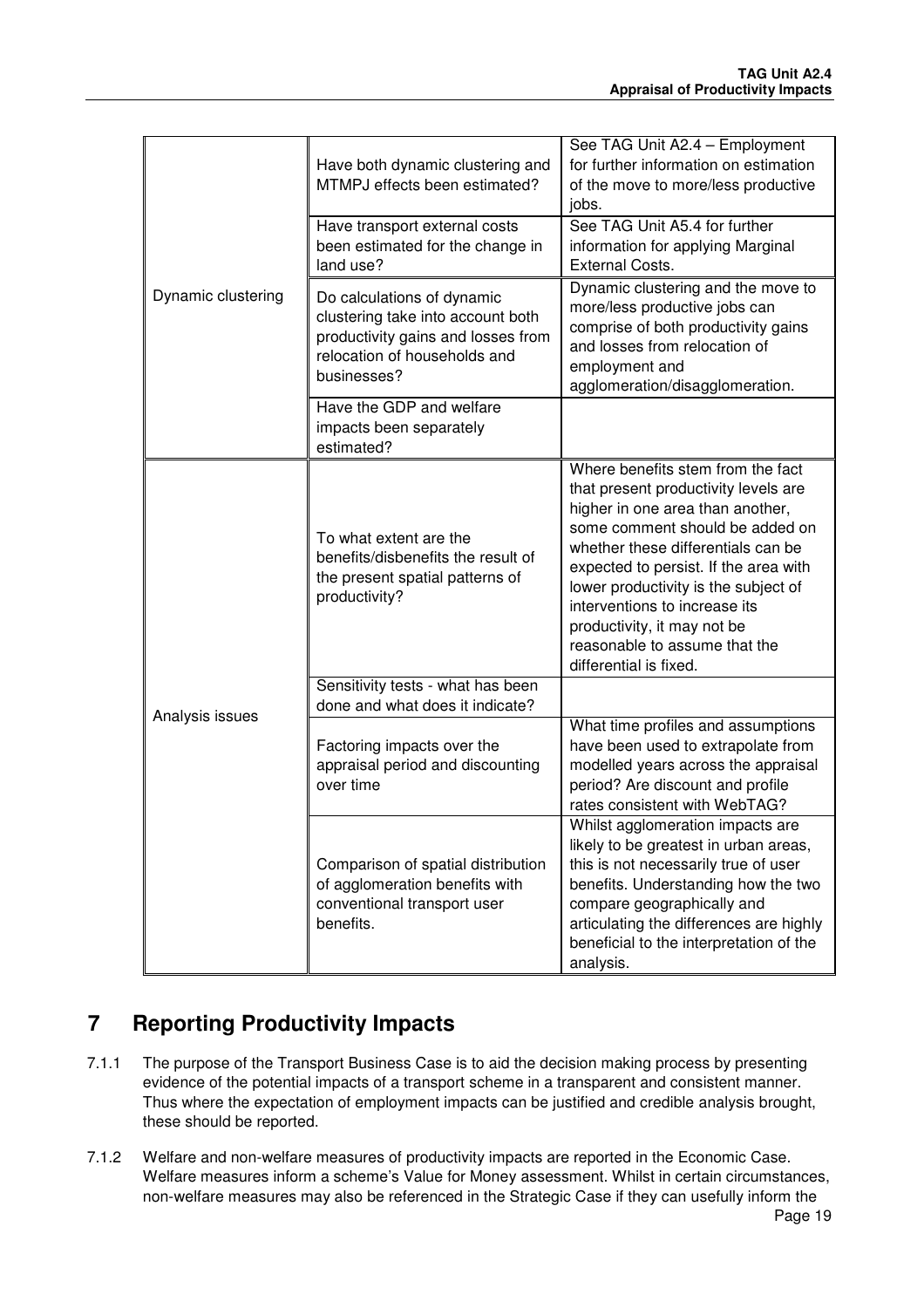extent to which an economic objective will be met. For example, an economic objective to boost local productivity may be best informed by expectations of the increase in local productivity that will be created by a scheme. See TAG Unit A2.1, Section 2 for details on the relationship between welfare and non-welfare measures; and TAG Unit A2.1, Section 7 for details on the reporting of welfare and non-welfare measures of economic impacts.

7.1.3 An Economic Impacts Report (EIR) should be included as an annex to the Economic Case that details all of the technical analysis underlying the measures reported in the Economic Case - see TAG Unit A2.1, Section 6 for details on producing an EIR.

### **8 References**

Graham D.J, Gibbons S. and Martin R. (January 2009), **Transport Investment and the Distance Decay of Agglomeration Benefits**, Centre for Transport Studies, Imperial College, mimeo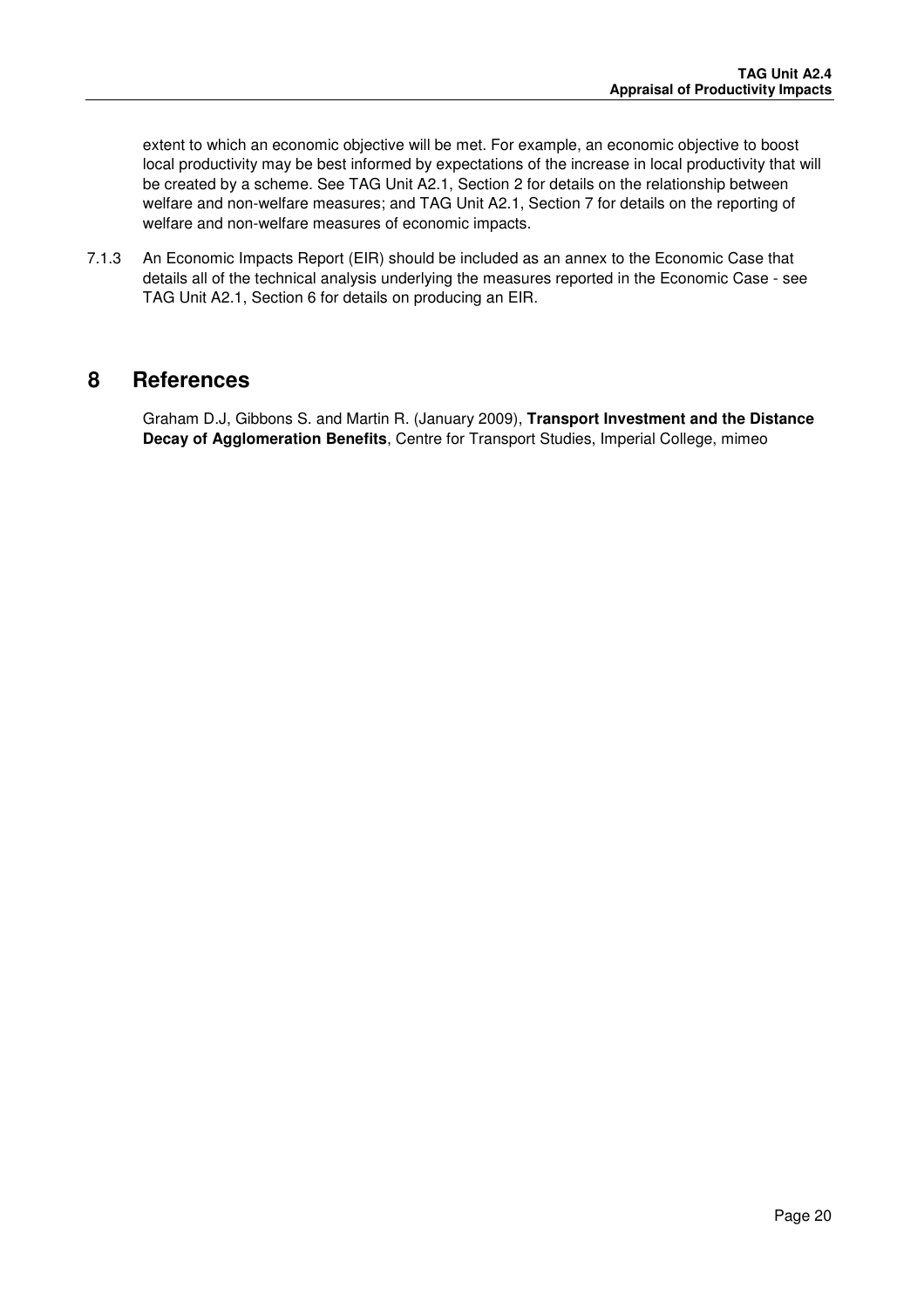# **Appendix A Functional Urban Regions (FURs)**

A.1.1 Figure A1 below identifies the Functional Urban Regions in England. This Unit is also accompanied by a worksheet to use for checking whether the area (designated as either a Census Area Statistic ward(s) or Local Authority District(s)) in which a scheme is located lies within a single FUR or multiple FURs. To note: It is anticipated that this classification will change over time.



零

Source: Office for National Statistics, Super Output Area Boundaries

© Crown copyright 2004. Crown copyright material is reproduced with the permission of the Controller of HMSO. © Crown copyright. All rights reserved Department for Transport 100039241 [2009].

### **Figure A1 Functional Urban Regions**

### **Background information on designation of functional urban regions**

A.1.2 Each FUR is constructed by firstly defining a core and then identifying a corresponding commuting field (or hinterland) for that core. Census Area Statistics (CAS) wards are used as building blocks for both the core and commuting field.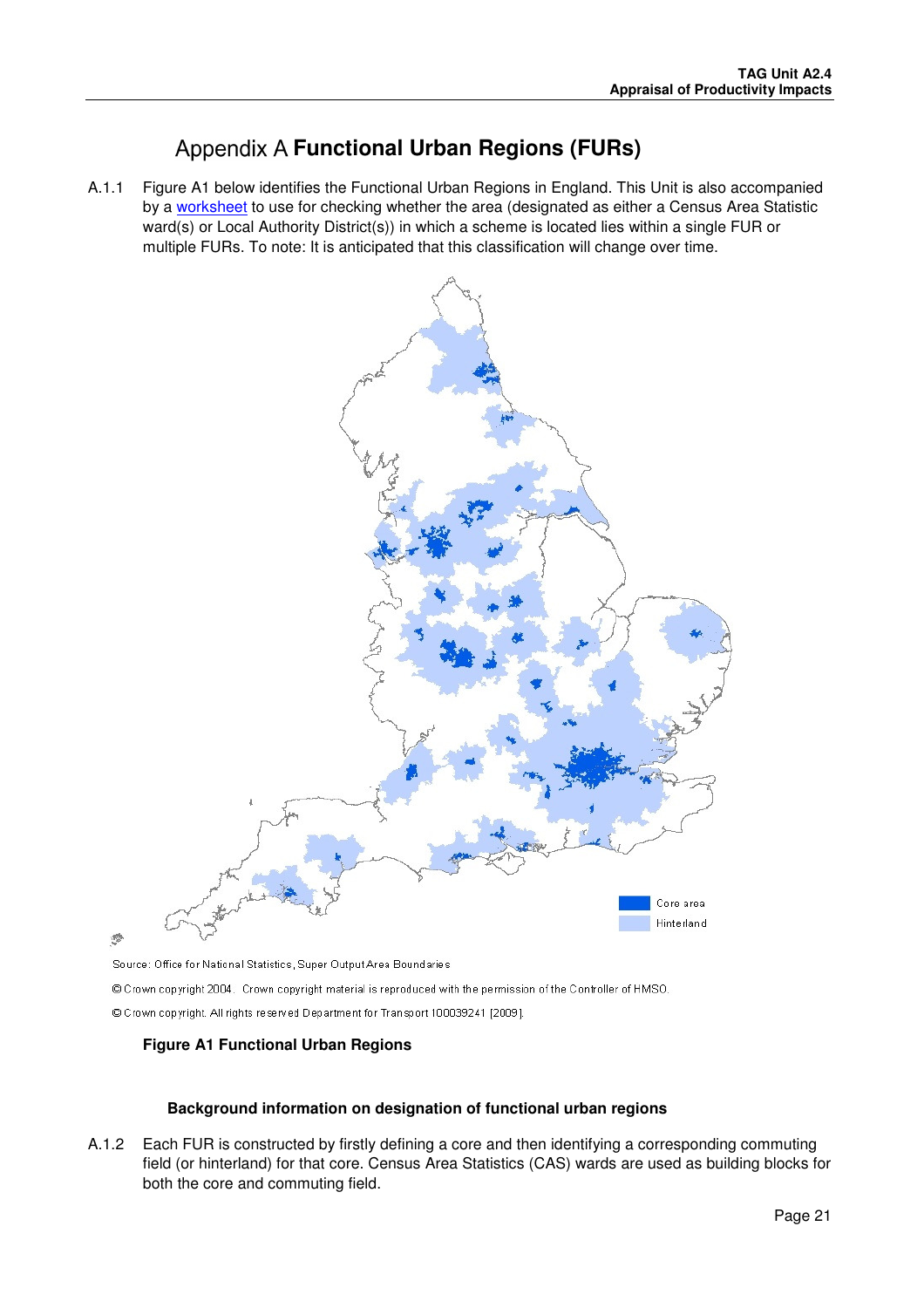- A.1.3 The core is defined by a minimum working population (of 60,000) together with a minimum job density (of 7 jobs per hectare) for a ward. This is to reflect the fact that agglomeration impacts are most significant for transport schemes located within, or near, large **and** dense employment centres. A core can be made up of one or more wards. The methodology largely follows that of the Group for European Metropolitan Areas Comparative Analysis also known as the GEMACA approach.
- A.1.4 For the commuting field, the wards surrounding a core are examined. If more workers in the ward commute to that core than to any other core **and** a minimum 10% of the working population commutes to that core, then the ward is added to that core's commuting field. The use of a commuting field reflects the fact that agglomeration is influenced by the level of economic interaction between different areas, with stronger interaction delivering greater potential for agglomeration impacts. Wards are examined in a contiguous fashion building outwards from each core, with wards being added to a core's commuting field until a ward does not meet the two commuting thresholds set. Again, the methodology largely follows that of the GEMACA approach.
- A.1.5 The core plus its commuting field then constitutes a FUR<sup>7</sup>. All cores across England are identified and commuting fields then constructed around these cores.

| Table B1 Productivity data |                                                                                                                                                                                                                        |                               |                                                                                                                                                                                                                                                                                                                                             |
|----------------------------|------------------------------------------------------------------------------------------------------------------------------------------------------------------------------------------------------------------------|-------------------------------|---------------------------------------------------------------------------------------------------------------------------------------------------------------------------------------------------------------------------------------------------------------------------------------------------------------------------------------------|
| <b>Variable Name</b>       | <b>Data Description</b>                                                                                                                                                                                                | <b>Source</b>                 | <b>Details</b>                                                                                                                                                                                                                                                                                                                              |
| $T_{i,i}^{S,m,p,f}$        | Number of trips from<br>zone <i>i</i> to zone <i>j</i> for mode<br>$m$ and purpose $p$ and<br>varying by forecast year<br>$f$ . It needs to be<br>aggregated to the LAD<br>level.                                      | Transport<br>Model<br>Outputs | <i>i</i> is origin zone<br><i>j</i> is destination zone<br>S is scenario: alternative (A) or base<br>(B) case<br>$m$ is mode: private and public<br>transport<br>$p$ is purpose of travel including<br>business, commuting and freight in<br>the sensitivity case.<br>$f$ is forecast year                                                  |
| $g_{i,j}^{S,m,p,f}$        | Average generalised cost<br>of travel from zone <i>i</i> to<br>zone $j$ in the scenario $S$<br>for mode $m$ and purpose<br>$p$ and varying by forecast<br>year $f$ . It needs to be<br>aggregated to the LAD<br>level. | Transport<br>Model<br>Outputs | <i>i</i> is origin zone<br><i>j</i> is destination zone<br>S is scenario: alternative (A) or base<br>(B) case<br>$m$ is mode: private and public<br>transport<br>$p$ is purpose of travel including<br>business, commuting and freight in<br>the sensitivity case.<br>$f$ is forecast year<br>Average generalised cost is in 2010<br>prices |

# **Appendix B Data Summary**

l

<sup>&</sup>lt;sup>7</sup> Measures of commuting and workplace population at CAS ward level are ONS figures from the 2001 census.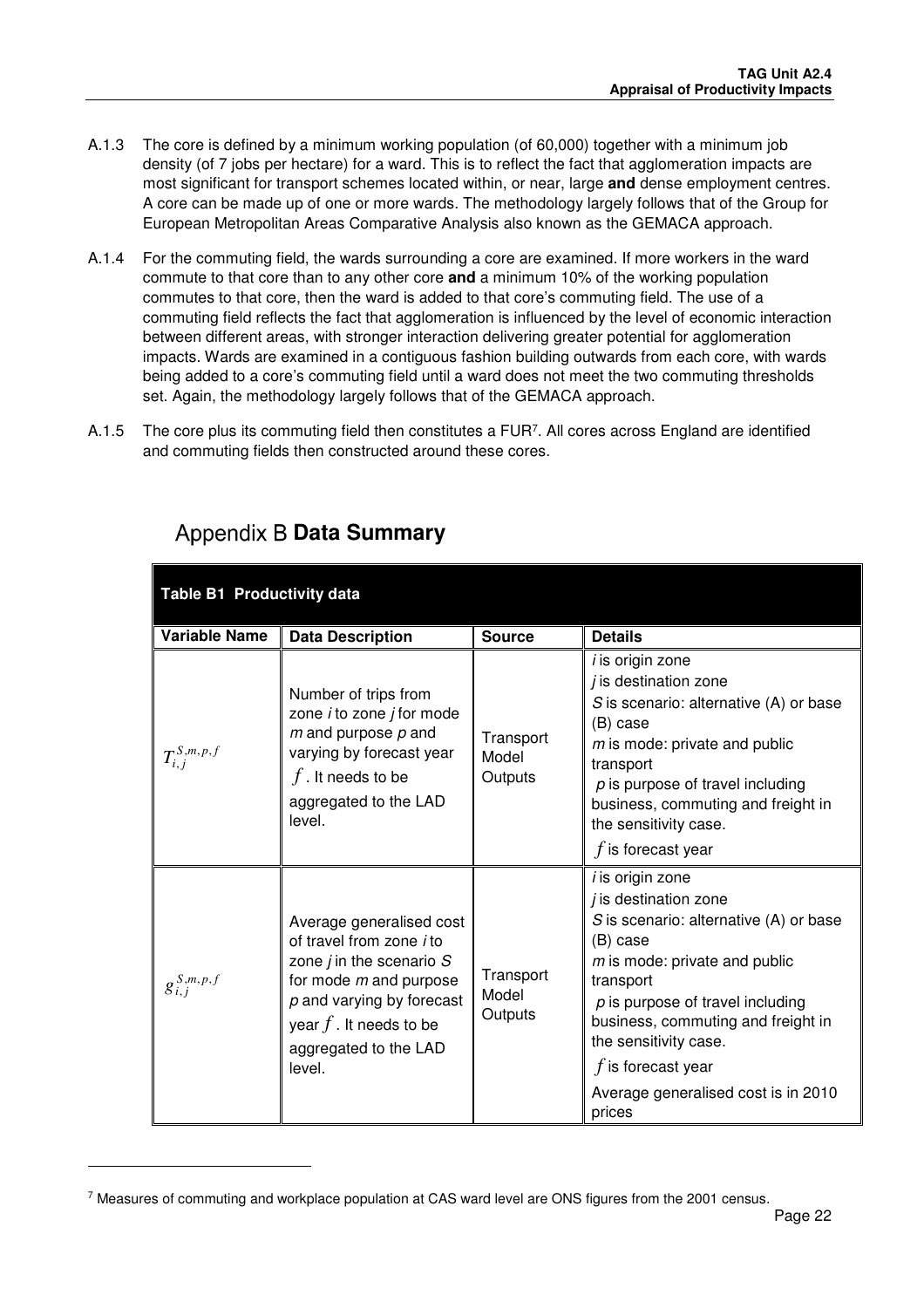| $E_j^{S,f}$                   | Total employment for all<br>$k$ sectors for scenario $S$<br>area j varying by forecast<br>year $f$ .                    | Economic<br>Data Set <sup>8</sup><br>LUTI and/or<br>local<br>forecasts for<br>the sensitivity<br>WIs estimate | $j$ is destination area<br>$S$ is scenario: alternative (A) or base<br>(B) case<br>$f$ is forecast year                            |
|-------------------------------|-------------------------------------------------------------------------------------------------------------------------|---------------------------------------------------------------------------------------------------------------|------------------------------------------------------------------------------------------------------------------------------------|
| $\alpha^{\text{k}}$           | Distance decay<br>parameter.                                                                                            | Economic<br>Data Set                                                                                          | $\alpha$ (alpha) is the distance decay<br>parameter<br>$k$ is industrial sector                                                    |
| $\rho^{\scriptscriptstyle k}$ | Elasticity of productivity<br>with respect to effective<br>density. <sup>9</sup>                                        | Economic<br>Data Set                                                                                          | $\rho$ (rho) is the agglomeration elasticity<br>$k$ is industrial sector                                                           |
| $GDPW_i^{B,k,f}$              | GDP per worker in Local<br>Authority District i sector<br>$k$ in the base case (B)<br>varying by forecast year<br>$f$ . | Economic<br>Data Set                                                                                          | <i>i</i> is origin area<br>B is base case<br>$k$ is industrial sector<br>$f$ is forecast year<br>GDP per worker is in £2010 prices |
| $E_i^{B,k,f}$                 | Total employment in the<br>base case in sector $k$ ,<br>area i varying by forecast<br>year $f$ .                        | Economic<br>Data Set                                                                                          | i is origin area<br>B is base case<br>$k$ is industrial sector<br>$f$ is forecast year                                             |
| $GDPW^{N,f}$                  | Average national GDP<br>per worker varying by<br>forecast year $f$ .                                                    | Economic<br>Data Set                                                                                          | N is national<br>$f$ is forecast year<br>GDP per worker is in £2010 prices                                                         |
| $E_i^{A,f}, E_i^{B,f}$        | Total employment in<br><b>Local Authority District</b><br>(LAD) <i>i</i> varying by<br>forecast year $f$ .              | Economic<br>Data Set                                                                                          | E is total employment in LAD<br><i>i</i> is origin area<br>(A) is alternative case<br>(B) is base case<br>$f$ is forecast year     |
| $PI_i$                        | Index of productivity per<br>worker in LAD area <i>i</i> .                                                              | Economic<br>Data Set                                                                                          | PI is productivity index <i>I</i> is origin area                                                                                   |

l

<sup>&</sup>lt;sup>8</sup> In the standard analysis where land-uses are held fixed, employment will be the same in the alternative case (A) and the base case (B).

<sup>&</sup>lt;sup>9</sup> The sector-weighted agglomeration elasticities should be taken as constant over the appraisal period. The exception is where robust forecast sectoral employment data is available and in these cases agglomeration elasticities may be reweighted by sectoral mix for every forecast year.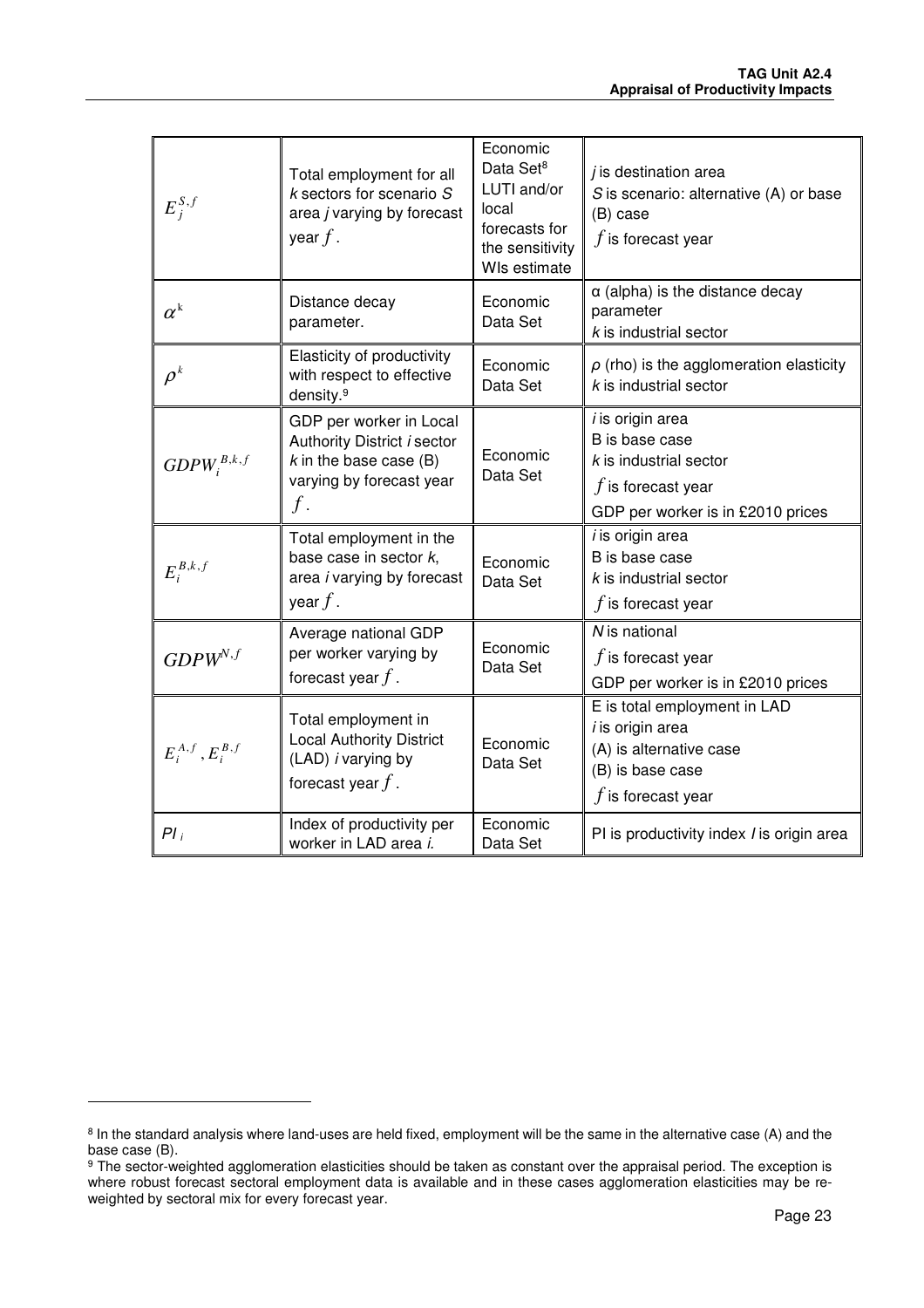# **Appendix C Data Used in Productivity Assessments**

### C.1 Collation of data

- C.1.1 The data required for estimating productivity impacts fall into two groups:
	- **Economic data:** this includes data on the productivity of labour, on employment numbers in an area, and agglomeration elasticities that show the productivity impacts that result from changes in the level of effective density.
	- **Transport model data**: this includes data on the user impacts of a scheme generalised cost and travel demand information for the different users and modes for a Base (without scheme) and Alternative (with scheme) case.
- C.1.2 These data come from these main sources:
	- the Wider Impacts Dataset which contains relevant economic data and parameters;
	- the transport model which provides journey times and demand data; and
	- any land-use modelling carried out to estimate employment relocation impacts.

#### **Economic data: overview**

l

C.1.3 The Wider Impacts Dataset is a core economic data set which should be used for all estimates of Wider Impacts to ensure consistency of estimates across schemes. In summary, this data set contains the following data for calculation of productivity impacts.

| <b>Table 3 Productivity Data</b>                                                                                                                                                                         |                                                                                                                                               |  |  |  |
|----------------------------------------------------------------------------------------------------------------------------------------------------------------------------------------------------------|-----------------------------------------------------------------------------------------------------------------------------------------------|--|--|--|
| <b>Data</b>                                                                                                                                                                                              | <b>Value</b>                                                                                                                                  |  |  |  |
| Local GDP per Worker                                                                                                                                                                                     | by Local Authority District                                                                                                                   |  |  |  |
| <b>Sectoral Employment Forecasts</b>                                                                                                                                                                     | by Local Authority District                                                                                                                   |  |  |  |
| <b>Total Employment Forecasts</b>                                                                                                                                                                        | by Local Authority District                                                                                                                   |  |  |  |
| Agglomeration elasticities of productivity with respect<br>to effective density by industrial sector $(p)^{10}$ . This is a<br>single elasticity capturing both urbanisation and<br>localisation effects | manufacturing $= 0.021$<br>construction = $0.034$<br>consumer services = $0.024$<br>producer services $= 0.083$<br>weighted average = $0.043$ |  |  |  |
| Parameter for exponential decay of effective density<br>with generalised costs for different sectors $(\alpha)$ .<br>Calculated for the above Agglomeration elasticities <sup>11</sup> .                 | manufacturing $= 1.097$<br>construction = $1.562$<br>consumer services = $1.818$<br>producer services = $1.746$<br>weighted average = $1.655$ |  |  |  |
| Average national GDP per worker                                                                                                                                                                          | by forecast year                                                                                                                              |  |  |  |

<sup>10</sup> Graham, D.J., Gibbons, S., and Martin, R. (January 2009); Transport Investment and the Distance Decay of Agglomeration Benefits.

<sup>&</sup>lt;sup>11</sup> Graham, D.J., Gibbons, S., and Martin, R. (January 2009); Transport Investment and the Distance Decay of Agglomeration Benefits.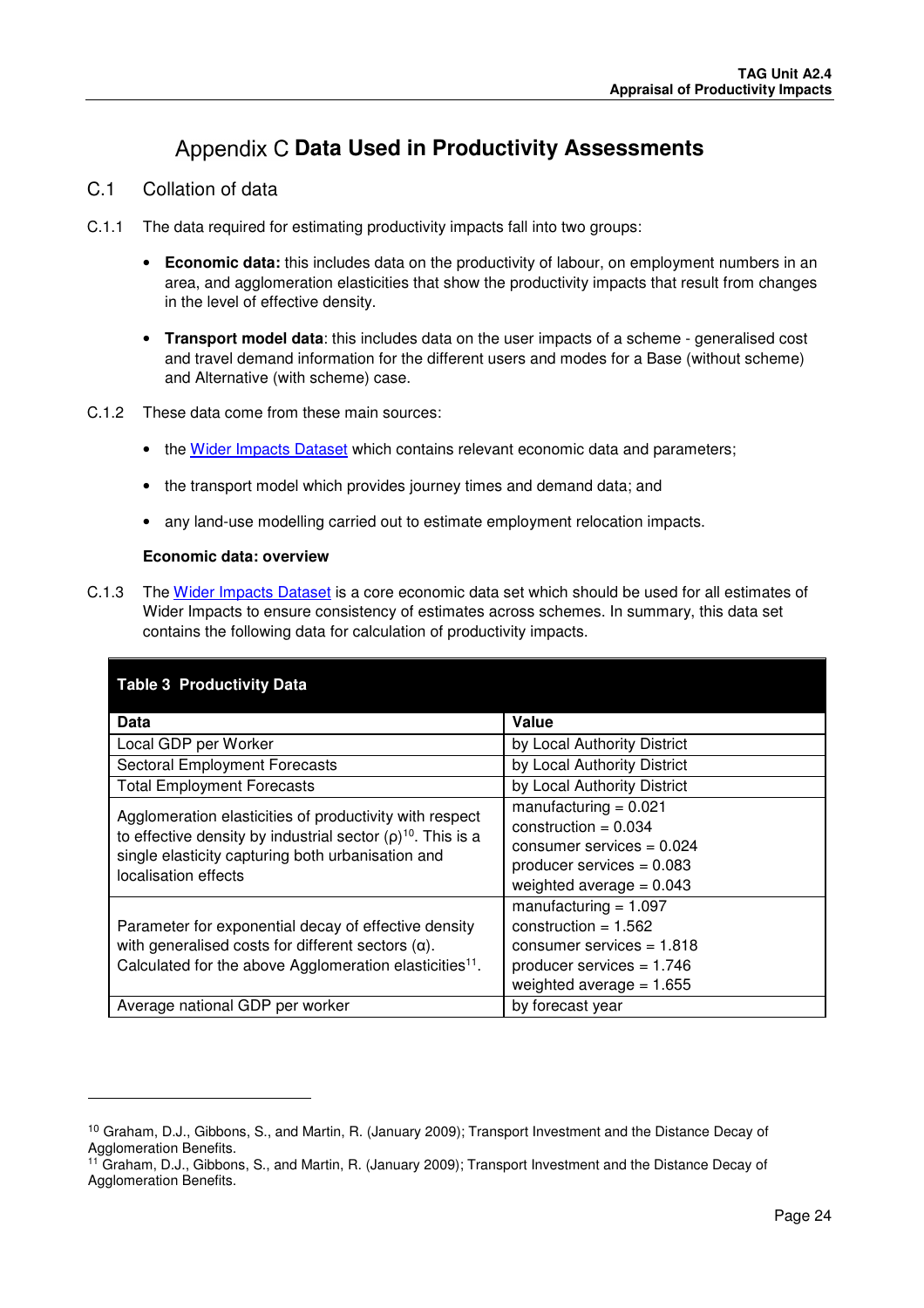#### **Transport model data: overview**

- C.1.4 The estimation of productivity impacts builds on the modelled user benefits. It requires appropriate representation of relevant modes<sup>12</sup> and trips; as well as a high enough level of data granularity to minimise missing intra-zonal journeys, complete demand/generalised cost matrices, sufficient segmentation of modes or purposes; and full geographic modelling coverage. This enables the accurate estimation of Base case average GTCs and levels of effective density.
- C.1.5 An accurate estimation of the base case GTCs is crucial for the estimation of productivity impacts. This is because the scale of productivity impacts is dependent on the relative change in GTC; if the base case GTC is inaccurate, the relative change to GTC and hence the estimated productivity impacts will be incorrect.
- C.1.6 To ensure an accurate estimation of productivity impacts the study area should be limited to the area in which the modelling provides a good estimate of Base generalised costs.
- C.1.7 The need for a good estimate of Base generalised costs may be a particular issue for rail where multi-modal models are not usually available in scheme appraisals. Scheme promoters are encouraged to seek the advice of the Department when producing such estimates for uni-modal appraisals.

#### **Transport model data: demand**

C.1.8 Demand data should be extracted from the transport model for the full set of Origin and Destination (OD) pairs and segmented by mode, journey purpose and across time periods. The OD matrices extracted then need to be aggregated to match the level of aggregation for the economic data, normally to Local Authority District (LAD) level.

#### **Transport model data: generalised cost**

- C.1.9 Generalised cost data should also be extracted from the transport model for the full set of OD pairs, and include all users and modes.
- C.1.10 The productivity assessment analyses the change in accessibility for different transport users and the benefits derived as a result of this change in accessibility beyond direct user benefits. To allow for this, the measure of the generalised cost change (resulting from the scheme) needs to be as full a measure as possible; it needs to capture time, travel cost, reliability and crowding disutility, where relevant.
- C.1.11 The costs used should be calculated in 2010 prices and as a weighted average across user groups, aggregated according to shares of different user groups (e.g. Commuting and Business/In-Work).

#### **Geographical detail of data**

l

C.1.12 The economic and transport data are often sourced at different levels of geographic detail. The productivity methodology largely uses data generated from transport and land-use modelling, building on modelled inputs to the TUBA cost benefit analysis. Specific inputs to the assessment of accessibility change include estimates of user demand for the different journey purposes and modes in the Base case and Alternative case scenarios. The main source for such data is model OD matrices of travel flows used in TUBA.

 $12$  For the purpose of productivity analysis, 'relevant modes' refers to all modes that are utilised in the modelled area in the base case as well as all modes that are affected by the intervention itself.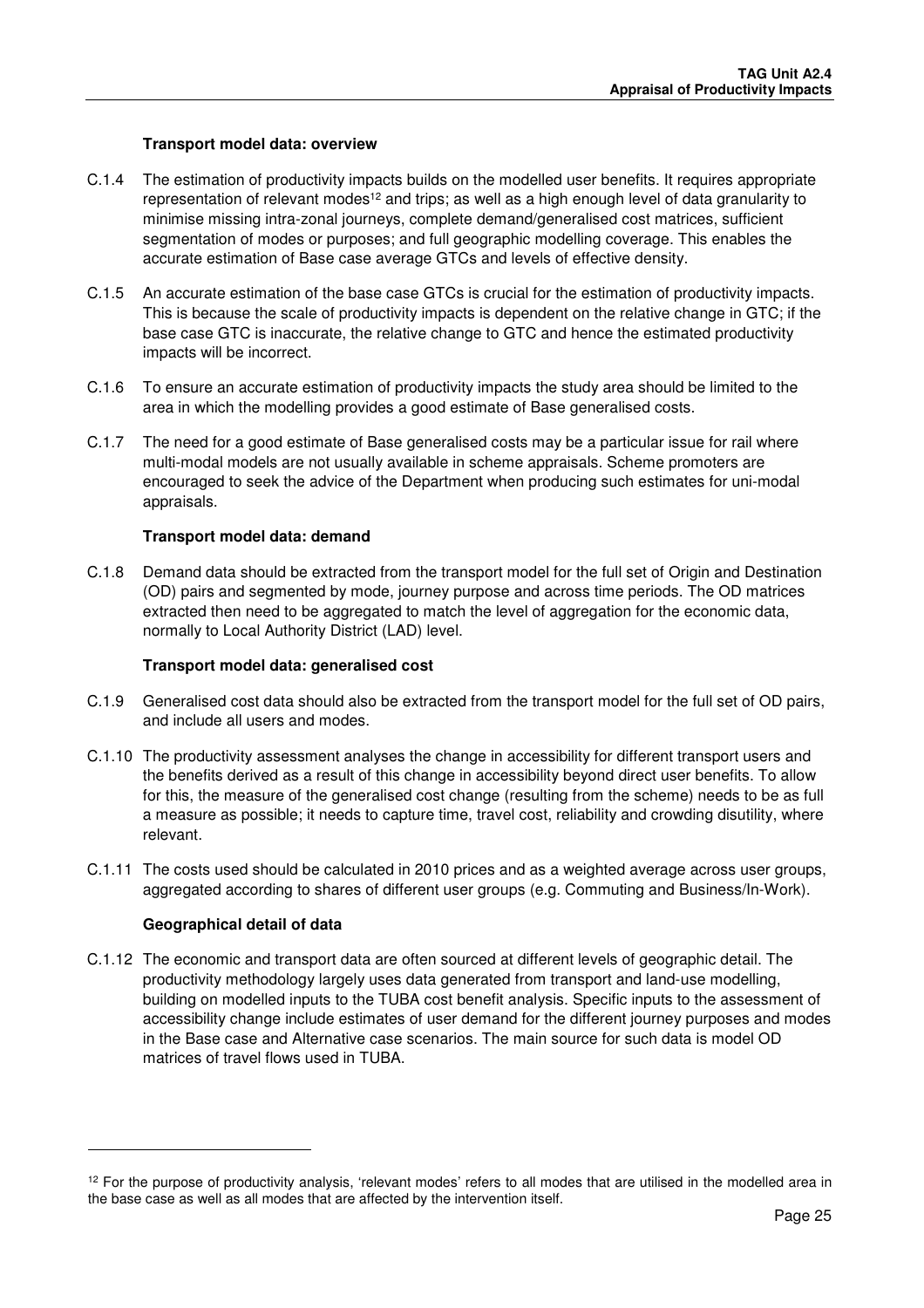- C.1.13 The inputs also include estimates of changes in generalised travel cost for each of the user groups and modes, for the different modelled years. Again, the main source for such data is the modelled input generalised cost information for TUBA.
- C.1.14 The economic data set is put together at Local Authority District (LAD) level. The modelled transport demand and generalised cost data are likely to be at the level of geography selected for the transport zones of the transport model. This will vary in different cases, and will often be at a more detailed geographical level than the economic data. In such circumstances the transport data will need to be aggregated to LAD level to put the transport and economic data on the same level of geographic detail for analysis.

### **C.2 Identifying and resolving problems with data**

#### **Overview**

- C.2.1 The calculation of productivity impacts involves greater data demands than are required for estimation of user benefits. In a standard analysis of user benefits, only demand levels and changes in generalised costs are required. Journeys for which generalised costs and demand do not change are irrelevant to the calculations. In contrast, agglomeration estimates require accessibility calculations in which every possible commuting or business journey to, from or within the study area is to some extent relevant. Even if no direct or indirect change is envisaged, all modes, and zone pairs have to be considered for both business and commuting journeys.
- C.2.2 The greater data demands can generate some problems with collating and preparing the required data. This section provides advice on dealing with some of the potential data deficiencies which will need to be addressed to accurately estimate productivity impacts. Inappropriate data can result in the incorrect estimation of the scale of productivity impacts as described in paragraphs C.1.4 to C.1.6.
- C.2.3 The robustness of the productivity assessment depends crucially on the appropriateness of the transport model data on which it is based. The guidance below focuses on four particular problems:
	- intra-zonal journeys not modelled;
	- incomplete demand/generalised cost matrices;
	- insufficient segmentation of modes or purposes; and
	- insufficient geographic modelling coverage.
- C.2.4 The appropriate degree of effort expended on correcting the missing demand and/or generalised cost cells depends on their importance for, or impact on, the productivity results. In general the importance of an OD pair is greater:
	- the greater the size of the zones, in employment terms;
	- the greater the proximity of both zones to the scheme and study area; and
	- the greater the demand between the two zones.

### **Intra-zonal journeys not modelled**

C.2.5 Transport models do not usually model intra-zonal trips, that is, journeys starting and ending within the same zone. However, these data are relevant to estimating productivity because they provide a full picture of how transport impacts on journey accessibility across the full affected area. Transport model zones should be disaggregated enough to minimise the number of intra-zonal trips and Intra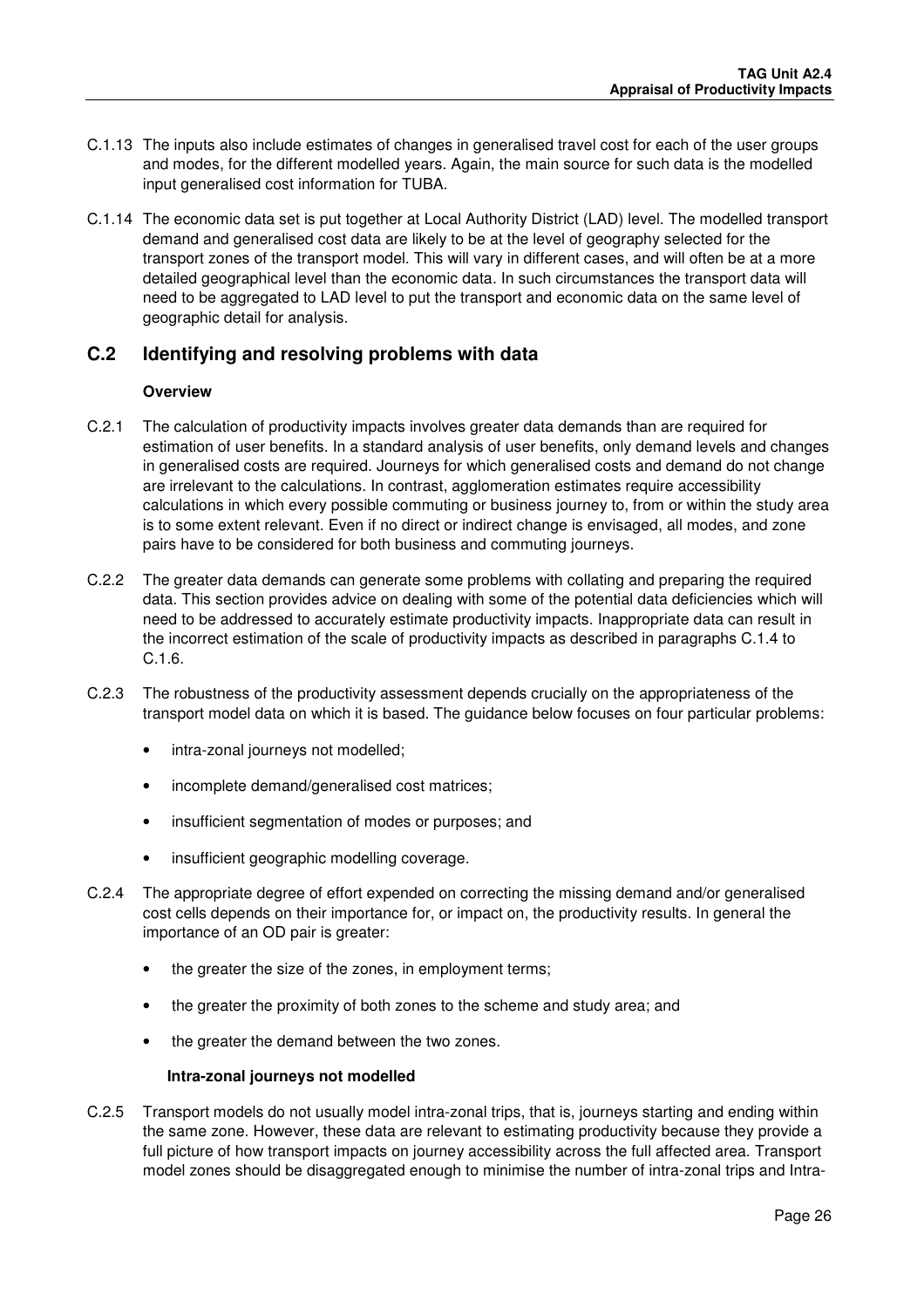zonal journeys should be modelled where possible, although productivity may still be estimated if it is not possible to model intra-zonals.

#### **Incomplete demand / generalised cost matrices**

- C.2.6 Another common instance where journey cost data are not available is where there is no recorded demand or generalised cost in the transport model. There are two common reasons for this: either there is negligible demand in reality, for instance where the distance between zones is large, or there is significant demand, but the flows are external to the study area so would not be directly affected by the interventions being modelled.
- C.2.7 In either case, disregarding the flows can be acceptable for conventional user benefit calculations. In the latter case, ignoring the costs of movements between these zones can introduce a bias in the productivity assessment because the journey costs are important for correctly estimating agglomeration levels and the scale of changes in agglomeration that result from the intervention compared to the pre-intervention situation.
- C.2.8 Depending on the accuracy needed and the mode and journey purposes represented by the missing data, there are three potential options for approximating generalised costs for missing interzonal journeys:
	- in many circumstances the transport model can produce a full set of generalised costs, even if there is no demand. This is the preferred option; or
	- extract data from other models that have better representation of the average journey costs between the relevant zones, if this is available; or
	- use other non-modelled data sources and/or extrapolate from known costs for similar zone pairs in the model.

#### **Insufficient segmentation of modes or purposes**

- C.2.9 Recommended inputs to the productivity assessment include transport model data, for two modes (private and public transport), segmented by two purposes; business and commuting (with freight in the sensitivity case). Considerable effort should therefore be put in to ensuring these segments are covered.
- C.2.10 Where modes are not covered by the transport model, it may still be possible to estimate productivity, provided that the modes that are not modelled do not have a significant mode share within the study area.
- C.2.11 For example, if public transport is missing, then the model will be a purely car based model. In this case, it may be necessary to estimate non car costs. However, at the Local Authority District level, public transport mode share would not always be significant outside major urban cores, so sometimes a pure car based approach might be sufficient. The appraisal would, however, need to justify the case for having a pure car approach; this should be explained in the Economic Narrative.
- C.2.12 Where parts of the modal data are missing from the model (e.g. bus or coach), an adjustment can be made, by obtaining and using evidence on the share of the missing modes in the calculation of average generalised costs. This evidence might be obtained from alternative transport models and to achieve consistent GTCs non-modelled data sources might be utilised and extrapolated from.
- C.2.13 Where user groups are not segmented into the required purposes (commuter and business as a minimum), productivity can be estimated using evidence of the proportion of journeys by purpose for each mode. Two steps are involved: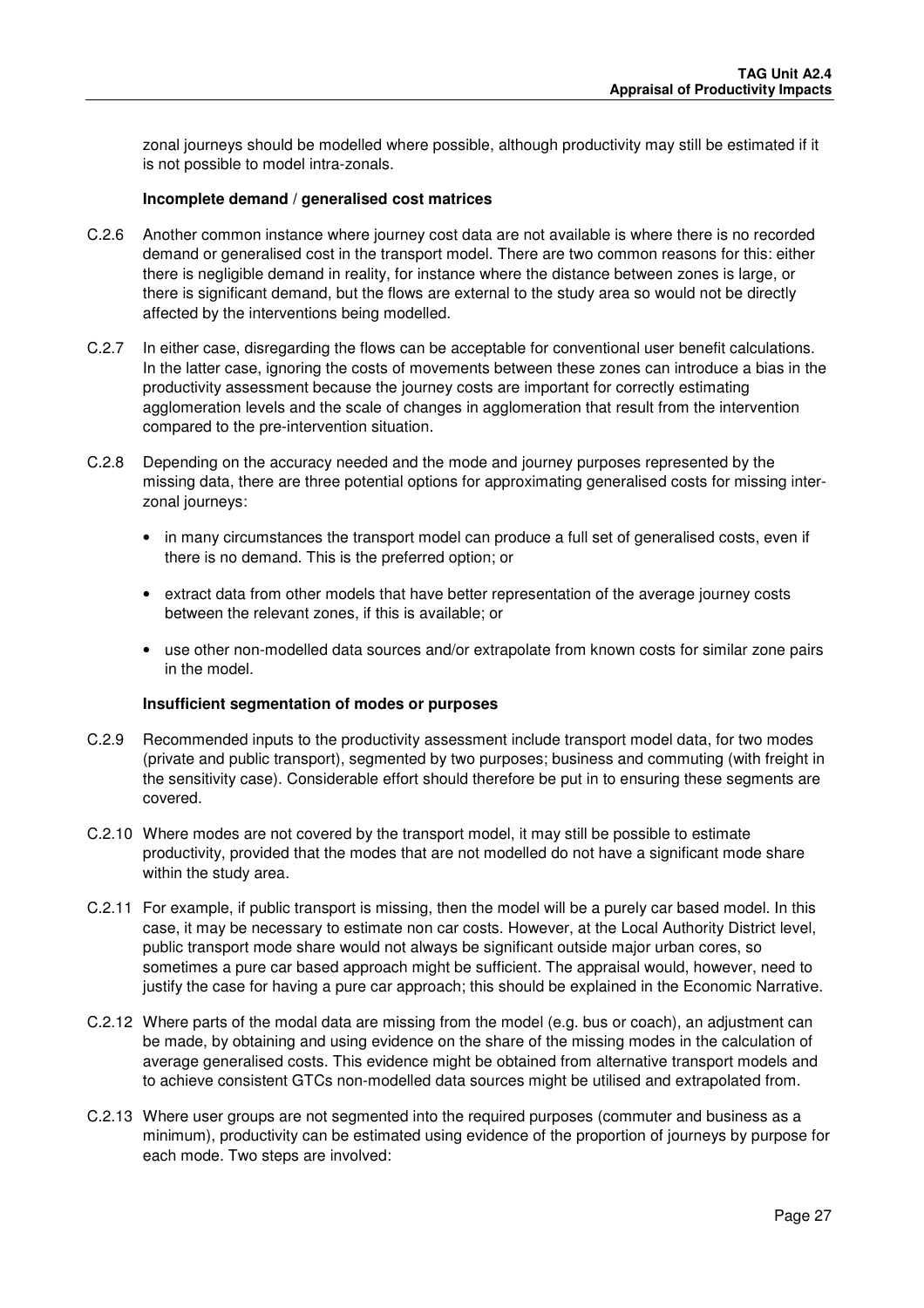- Using evidence of purpose shares for each mode to disaggregate the demand matrices. It is essential here that the evidence of purpose shares takes account of differences by mode (e.g. lower proportion of business trips by bus than car) and differences by OD pair (e.g. lower proportion of commuting trips for longer distance journeys).
- Estimating the generalised cost by journey purpose based on the existing generalised cost data.
- C.2.14 The best evidence on mode and purpose splits will need to be chosen on a case-by-case basis. The best source of such evidence would be another transport model where that is available. Other potential sources include Census Travel to Work data and the National Travel Survey.

#### **Insufficient geographic modelling coverage**

- C.2.15 As noted earlier in this section, the study area for estimation of agglomeration impacts should be limited to the area in which the modelling provides a good estimate of Base generalised costs and effective density. Data on demand and generalised cost are required for all flows, whether they are affected by the modelled intervention or not.
- C.2.16 Estimates of productivity impacts are likely to be misleading if they are estimated for areas for which the transport model does not provide a good representation of all the geographic areas. The transport model should be examined to provide assurance that the area for which productivity impacts are estimated is adequately represented by the transport model, and estimates from outside this area should be excluded from the overall estimate. Again, the reasoning behind these decisions should be included in the Economic Narrative.
- C.2.17 For schemes modelling employment relocation, there should be an assumption of no additional employment from outside the modelled area.

# Appendix D Sectoral Aggregation Information from UK SIC(92)

- D.1.1 The table below provides the necessary sectoral aggregation information from UK SIC(92) 2 digit classification to the four sectors used in the Wider Impacts estimates.
- D.1.2 The most recent data for industrial classification can be found in  $\text{SIC}(07)^{13}$ . The changes made between the two indices would not lead to a significant impact in the agglomeration parameters calculated by Graham (2009), therefore the current sectoral aggregation is appropriate to use in the calculation of productivity impacts.

| Table C1 Sectoral aggregation |                            |                     |  |  |
|-------------------------------|----------------------------|---------------------|--|--|
| <b>SIC(07)</b><br>2 digits    | <b>Description</b>         | <b>Sector Group</b> |  |  |
| $\vert$ 01                    | Crop and animal production | Manufacturing       |  |  |
| 10                            | Food                       | Manufacturing       |  |  |
| 11                            | <b>Beverages</b>           | Manufacturing       |  |  |
| 13                            | Textile                    | Manufacturing       |  |  |
| 14                            | Apparel                    | Manufacturing       |  |  |
| 15                            | Leather                    | Manufacturing       |  |  |

<sup>13</sup> http://www.ons.gov.uk/ons/guide-method/classifications/current-standard-classifications/standard-industrialclassification/index.html

l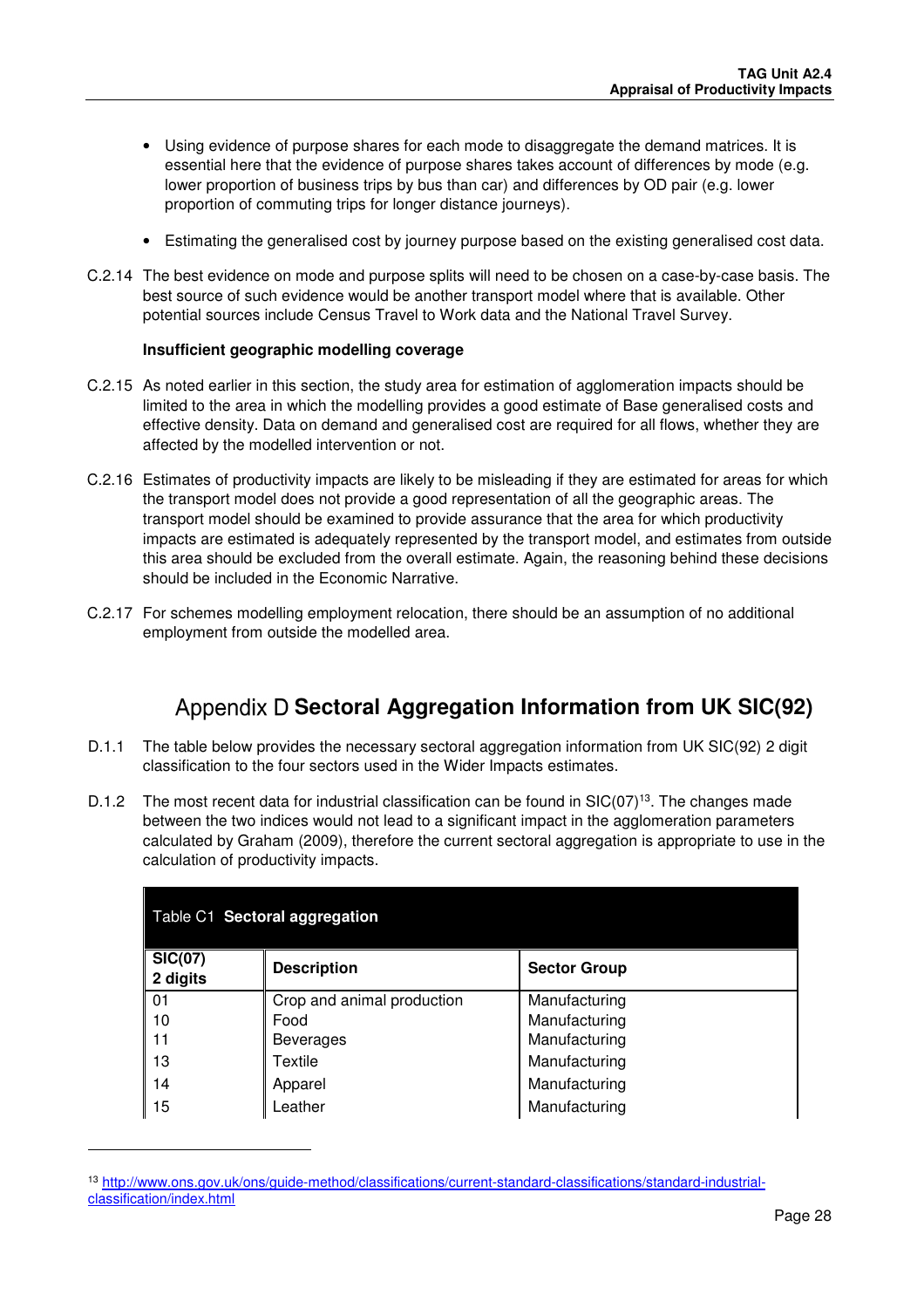| 16       | Wood                                               | Manufacturing                                        |
|----------|----------------------------------------------------|------------------------------------------------------|
| 17       | Paper                                              | Manufacturing                                        |
| 18       | Publishing                                         | Manufacturing                                        |
| 20       | Chemical                                           | Manufacturing                                        |
| 21       | Pharmaceuticals                                    | Manufacturing                                        |
| 22       | Plastic                                            | Manufacturing                                        |
| 23       | Mineral                                            | Manufacturing                                        |
| 24       | <b>Basic Metals</b>                                | Manufacturing                                        |
| 25       | <b>Fabricated Metals</b>                           | Manufacturing                                        |
| 26       | Computers, electronics and optical                 | Manufacturing                                        |
| 27       | Electrical equipment                               | Manufacturing                                        |
| 28       | Manufacture of machinery                           | Manufacturing                                        |
| 29       | Vehicles                                           | Manufacturing                                        |
| 30       | Other transport                                    | Manufacturing                                        |
| 31       | Furniture                                          | Manufacturing                                        |
| 32       | Other manufacturing                                | Manufacturing                                        |
| 33       | Machinery repair and installation                  | Manufacturing                                        |
| 35       | Electricity, gas and steam                         | Manufacturing                                        |
| 58       | Publishing activities                              | Manufacturing                                        |
| 59       | Motion picture, video and TV                       | Manufacturing                                        |
| 41       | Construction                                       | Construction                                         |
| 42       | Civil engineering                                  | Construction                                         |
| 43       | Specialised construction                           | Construction                                         |
| 45       | Motor trade                                        | <b>Consumer Services</b>                             |
| 46       | Wholesale                                          | <b>Consumer Services</b>                             |
| 47       | Retail                                             | <b>Consumer Services</b>                             |
| 49       | Land transport                                     | <b>Consumer Services</b>                             |
| 50       | Water transport                                    | <b>Consumer Services</b>                             |
| 52       | Transport support                                  | <b>Consumer Services</b>                             |
| 53       | Post and courier                                   | <b>Consumer Services</b>                             |
| 55       | Accommodation                                      | <b>Consumer Services</b>                             |
| 56<br>60 | Food and beverage service                          | <b>Consumer Services</b><br><b>Consumer Services</b> |
| 61       | Programming and broadcasting<br>Telecommunications | <b>Consumer Services</b>                             |
| 79       | Travel and related activities                      | <b>Consumer Services</b>                             |
| 85       | Education                                          | <b>Consumer Services</b>                             |
| 95       | Repair of computers and goods                      | <b>Consumer Services</b>                             |
| 96       | Other personal service activities                  | <b>Consumer Services</b>                             |
| 62       | Computer programming                               | <b>Producer Services</b>                             |
| 63       | Information services                               | <b>Producer Services</b>                             |
| 64       | Financial                                          | <b>Producer Services</b>                             |
| 65       | Insurance                                          | <b>Producer Services</b>                             |
| 66       | Auxiliary financial                                | <b>Producer Services</b>                             |
| 69       | Legal and accounting activities                    | <b>Producer Services</b>                             |
| 70       | Activities of head offices                         | <b>Producer Services</b>                             |
| 71       | Architectural and engineering                      | <b>Producer Services</b>                             |
| 72       | R&D                                                | <b>Producer Services</b>                             |
| 73       | Advertising and market research                    | <b>Producer Services</b>                             |
| 74       | Other professional                                 | <b>Producer Services</b>                             |
| 77       | Rental and leasing                                 | <b>Producer Services</b>                             |
| 78       | <b>Employment activities</b>                       | <b>Producer Services</b>                             |
| 80       | Security and investigation                         | <b>Producer Services</b>                             |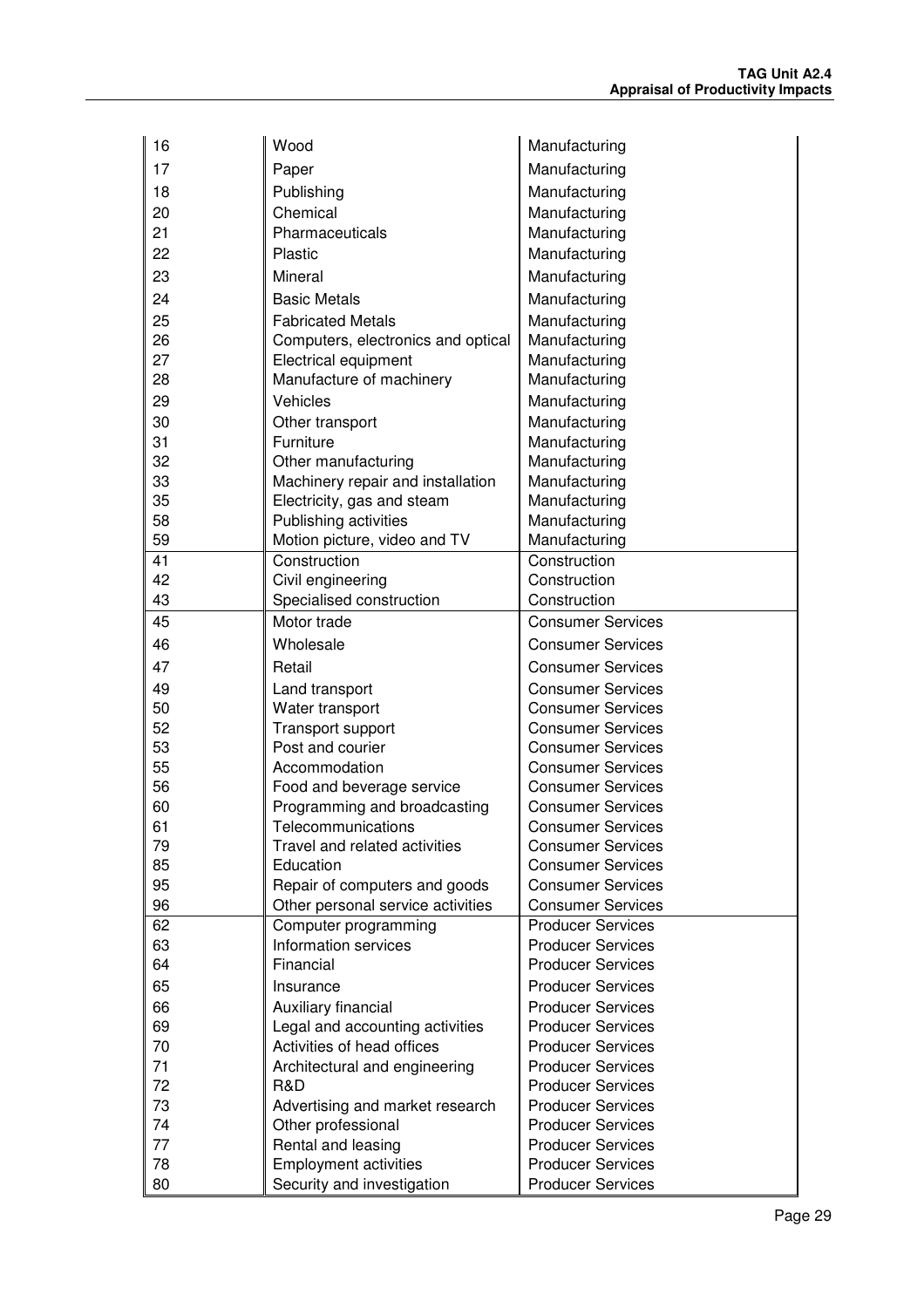| $\parallel$ 81 | Services to buildings | Producer Services |
|----------------|-----------------------|-------------------|
| ∥ 82           | Office administrative | Producer Services |

# **Appendix E The Theoretical Approach to Productivity Impacts**

#### **Cities and agglomeration**

- E.1.1 There is a significant literature on the topic of why people cluster together in cities and towns. The world contains plenty of undeveloped, open space, but people and firms are willing to pay large premiums to locate within dense urban clusters. This is a result of the increasing returns which are derived from agglomeration economies.
- E.1.2 The theory of agglomeration economies and why cities are formed is based on the notion that individuals benefit from being 'near' to other individuals, and firms benefit from being 'near' other firms and their input markets.
- E.1.3 Literature on this subject generally describes three sources of agglomeration economies based on the work of Marshall (1890): labour market interactions, knowledge spillovers and linkages between intermediate and final goods suppliers. These sources can also be described as "sharing, matching and learning"<sup>14</sup> .
- E.1.4 Agglomerations contain a large proportion of the population; the highest proportions of the population in urban areas are seen in developed countries (80%<sup>15</sup>) with the least in poorer countries (29%).
- E.1.5 Agglomeration economies lead to productivity increases for the firms and workers involved. A firm which locates in an agglomeration will not only increase its own productivity, but lead to productivity increases for those around it. The productivity impact is thus an externality and during the appraisal process will be additional to any transport user benefits created by the transport investment.

#### **Localisation and urbanisation**

- E.1.6 Literature generally distinguishes two ways in which productivity impacts are generated by an increase in agglomeration; localisation and urbanisation economies.
- E.1.7 Localisation economies are those resulting from firms' proximity to other firms within the same industry. This allows for increased specialisation within industries where firms benefit from links to similar suppliers and the labour market, and knowledge spillovers.
- E.1.8 Urbanisation economies, in contrast, are those resulting from an industry's proximity to other industries. Firms gain productive advantages from locating close to workers and firms in other industries. These benefits are derived from the scale of markets, proximity of inputs and outputs, and from general infrastructure and public service provision.
- E.1.9 The elasticities and decay parameters calculated by Graham (2009) are based on firm accessibility to overall economic mass, meaning they capture the combined effects of localisation and urbanisation . This explains why Equation 2.2 applies industry-specific GTC values to the total level

-

<sup>14</sup> Duranton, G. and Puga, D. (September 2003); Micro-foundations of urban agglomeration economies

<sup>15</sup> World Bank databank, 2013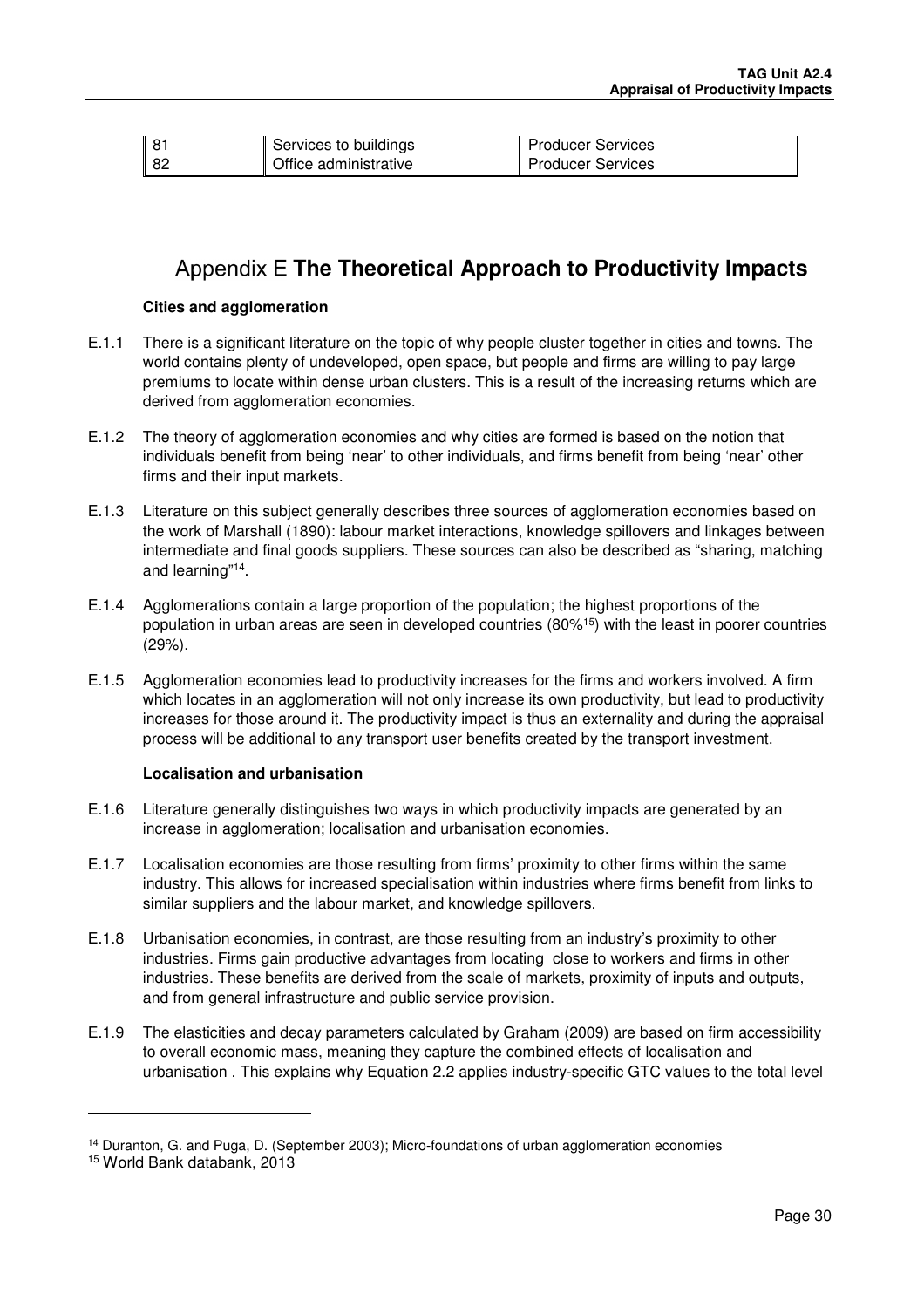of employment. This estimates the effective density experienced by each industrial sector, to which we then apply the agglomeration elasticities.

E.1.10 Graham (2007)<sup>16</sup> finds problems in "estimating distinct urbanisation and localisation impacts for highly urbanised sectors". Therefore we do not attempt to distinguish between urbanisation and localisation in the core scenario as this risks conflating impacts and double counting the productivity impact.

### **Transport and clustering**

- E.1.11 Transport investments can lead to changes in agglomeration and therefore influence productivity as they can reduce travel costs and affect how 'near' firms are to each other and their input and labour markets. These changes come about through two distinct mechanisms; static and dynamic clustering.
- E.1.12 **Static clustering** is the mechanism which the productivity impact measures in the core scenario, assuming there is no change in land-use. Static clustering occurs when a transport investment reduces the effective distance between two firms by reducing transport costs, although the firms' locations remain unchanged. This leads to improved communication, trade and links between firms, which contribute to the agglomeration economies described above.
- E.1.13 **Dynamic clustering** occurs when a transport improvement reduces costs, enabling economic activity to locate in a spatially concentrated way. This can come about by improving links to an area, enabling economic activity within the area to expand or by enabling the formation of concentrated 'clusters' of specialised firms such as the financial centre of the City of London or Silicon Valley.

### **Methodology justification: average generalised costs**

E.1.14 The estimation of average generalised travel costs (GTCs) is a key component of the calculation of agglomeration impacts. There is not one clearly correct method for all cases. The WebTAG recommended approach (see section 3.2) is to calculate mode specific GTCs (for all purposes). However, in certain contexts this method can produce distorted results and an alternative approach may be considered that uses trip weights to calculate one GTC for all modes and purposes.

Example 1 – A policy to encourage mode shift

E.1.15 A policy may be introduced that intends to shift people from using private modes to more costly public modes; in turn relieving congestion on the private road network and encouraging more people to travel to a particular locality. If more people are now using the higher cost mode then the single trip-weighted GTC will increase. If, as intended, more people are now travelling to a particular locality, we would expect there to be positive agglomeration effects. However, the single tripweighted GTC method will calculate disagglomeration effects. The WebTAG recommended approach of mode-specific GTCs will calculate the expected positive agglomeration effects.

### Example 2 – A policy when mode shares are unequal

l

E.1.16 A policy may be introduced that changes the GTCs associated with a mode used for only 10% of trips to a particular locality. Using mode specific GTCs where each mode is weighted equally, regardless of mode share, will calculate inflated agglomeration effects. A change in effective density for a mode with a 10% share of trips would have the same impact as a similar change in effective density as a mode with a 90% share of trips, despite the policy influencing a much smaller number of trips. Using a single trip-weighted GTC may mitigate against producing distorted results. However, caution should be exercised when using the single trip-weighted GTC given its tendency

<sup>16</sup> Graham, D.J. (February 2007); Identifying urbanisation and localisation externalities in manufacturing and service industries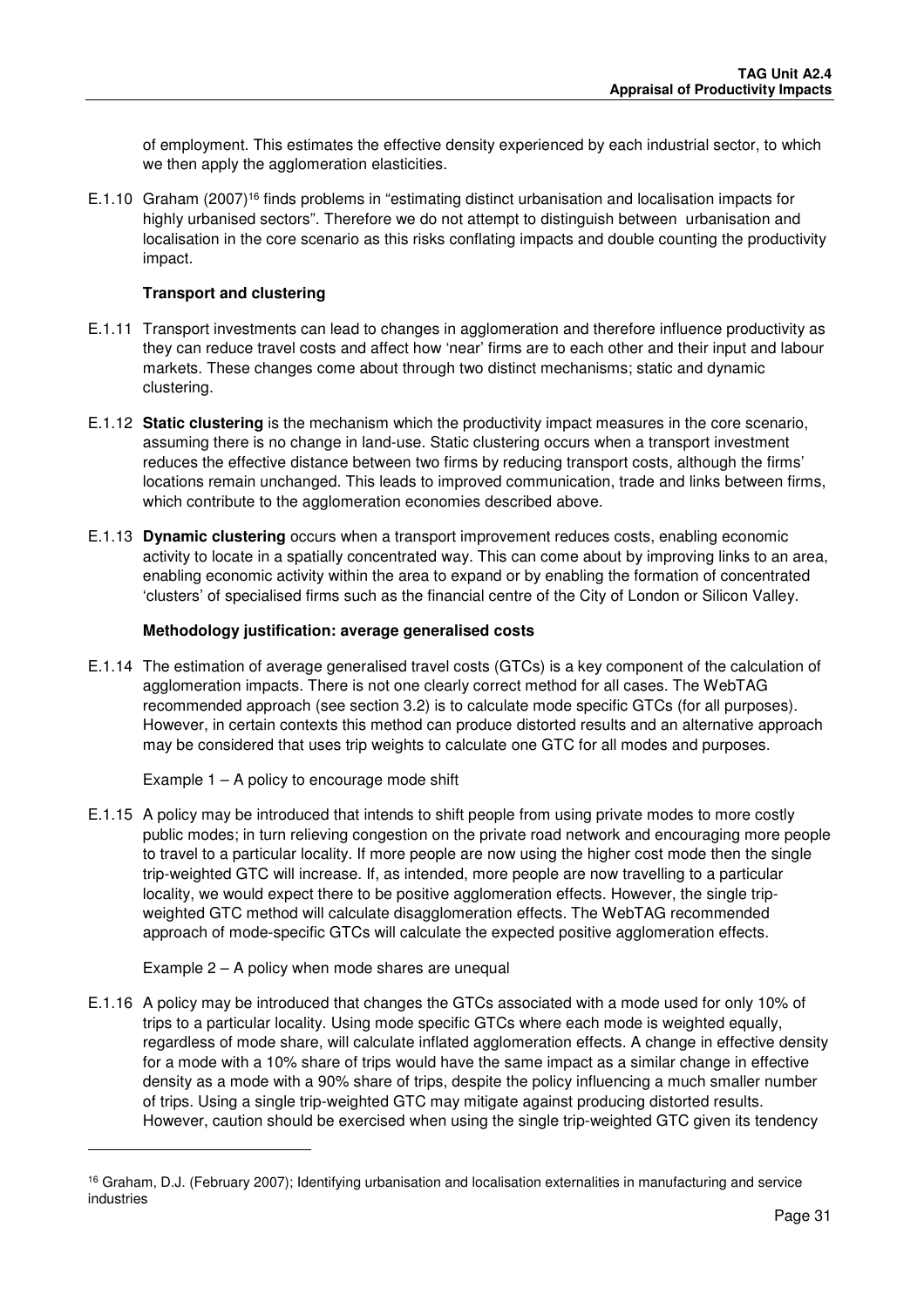to produce counter-intuitive results. In such instances, scrutiny of the use of fixed or variable base and scenario trip weights may help resolve the problem.

E.1.17 In the case of schemes that add new modes, please speak to the Department for Transport to agree a sensible approach.

### **Methodology justification: effective density**

- E.1.18 As mentioned in E.1.9, the work done by Graham et al to calculate the elasticities and decay parameters for WebTAG used measures of economic mass to find the impact of agglomeration on productivity. This resulted in parameters which capture the impact of changes in the overall economic mass of productivity.
- E.1.19 Equation 2.2, which calculates the effective density of each industrial sector, uses employment data for the total area, for all industries. By applying industry-specific decay parameters to total employment the equation captures the total effective density for each industry.

#### **Methodology justification: specification of agglomeration parameters**

- E.1.20 The estimation of agglomeration elasticities on the basis of straight line distance as opposed to generalised travel costs (GTCs) is considered an acceptable approach. This is because there is little significant difference between the results of these two alternatives approaches. Figure D1 compares the two approaches to calculating elasticities calculated by Graham<sup>17</sup> for the UK. The results were broadly similar with the distance based elasticities generally slightly smaller. The most significant difference was in public services, for which WebTAG assumes nil elasticity.
- E.1.21 There are reasons to believe the GTC based elasticities could be upwardly biased, but the level of bias is unknown:
	- There is a risk of double counting congestion impacts when using a GTC-based elasticity. GTC measures of effective density capture the diseconomies of congestion, therefore reducing congestion would increase the effective density. However, reductions in congestion are already captured through user benefits.
	- There is also an issue of endogeneity arising from the relationship between transport infrastructure and productivity. The existing level of transport is partly dependent on demand, which is in turn dependent on productivity. It is possible that the level of productivity in an area leads to an increase in infrastructure and thus effective density, and not the other way around. Therefore a GTC-based measures may potentially overestimate the elasticities.
- E.1.22 The agglomeration parameters used in WebTAG were calculated using a distance-based measure of effective density. This was done due to the broad similarity with distance based elasticities and to avoid double counting and endogeneity issues which could potentially arise when using a GTCbased measure of effective density.

-

<sup>&</sup>lt;sup>17</sup> Graham, D.J. (December 2006); Variable returns to agglomeration and the effect of road traffic congestion